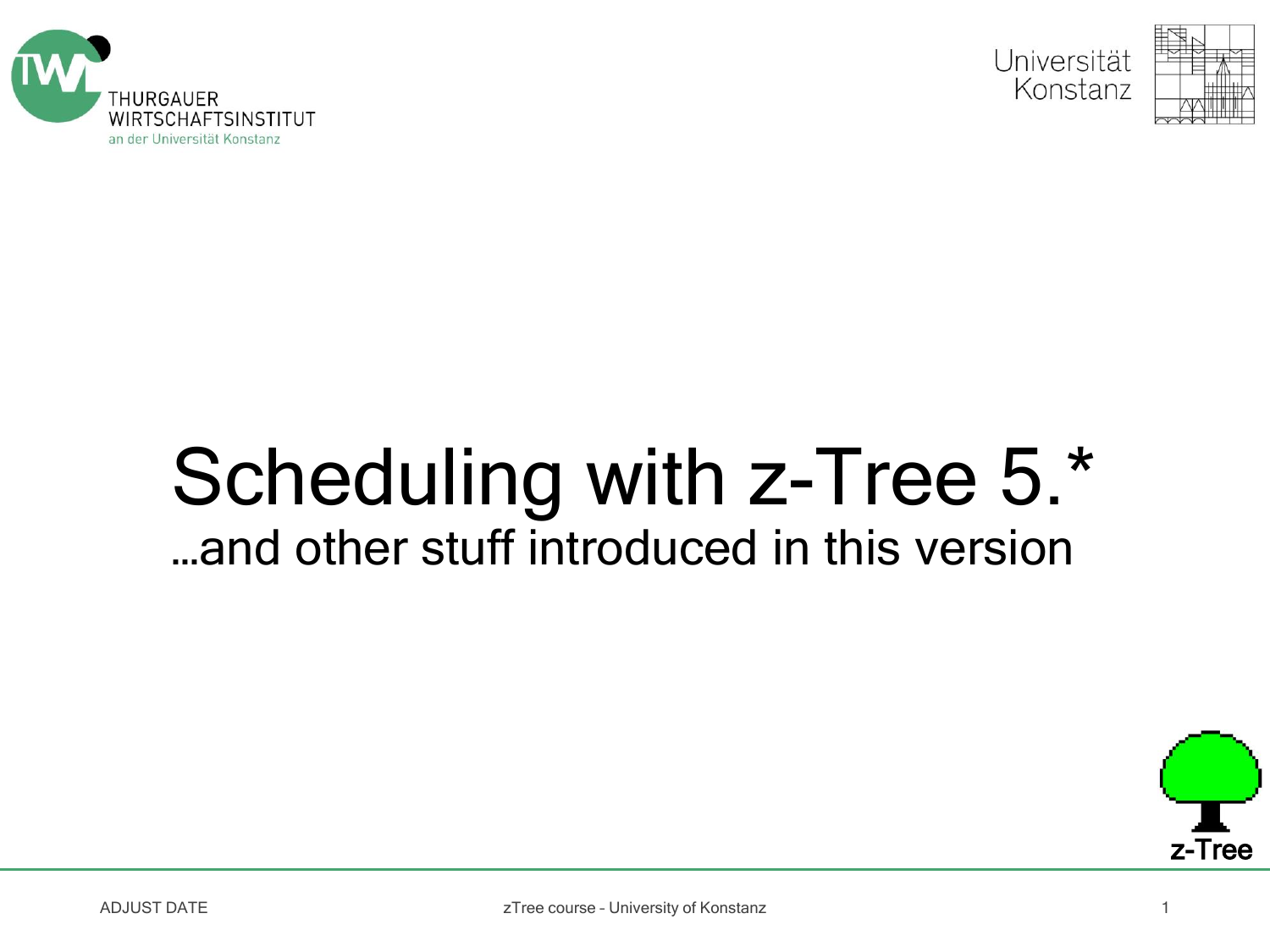

## Main new features in z-Tree 5

- More that one treatment can run at the same time, i.e. different subjects can be in different treatments.
- Treatments can be scheduled from within a treatment. This allows automated session.
	- **Treatments with zero subjects can be used for this purpose.**
	- Treatments can have an unspecified number of subject, i.e. such treatments can run with any number of subjects.
- It is possible to specify a treatment that runs when a client is started – a welcome treatment.
- It is possible to kick subjects out of a treatment (dropouts) and guide them into another treatment.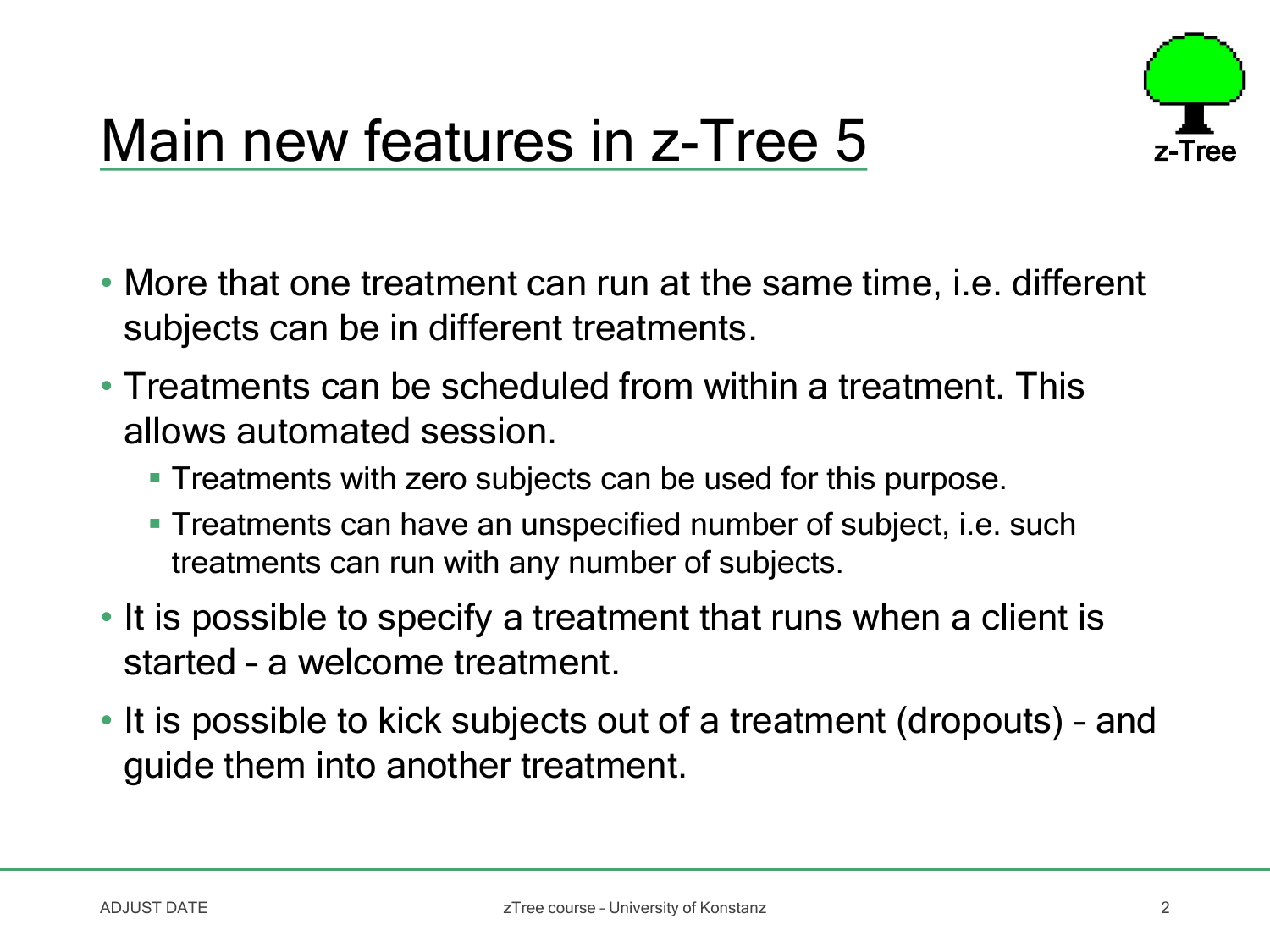

# Potential problems for users of V4.\*?

- In general: NO
- The session table is renamed to clients.
	- **This is automatically done, you only have to get used to it.**
- New tables: treatments, participations, sessionglobals, clients.
	- If you uses tables with this names, you have to rename them.
	- There is procedure to support this.
- New keywords:
	- treatment, welcome, dropout , attime , when, whenever , afterstart , afterend , select , sortedby, using, finishintreatments, clientrelease, clientremove, clientreplace
	- **These keywords cannot be uses as variable names**
- New variables in tables
	- clients (session):ClientNumber, ClientName, TreatmentNumber, StateString, **RemainingSeconds**
	- **globals: Repetition**
	- subjects: ClientNumber
- Some variables are now read only (e.g. Subject,…), and in some tables yo cannot add records (subjects, globals,…)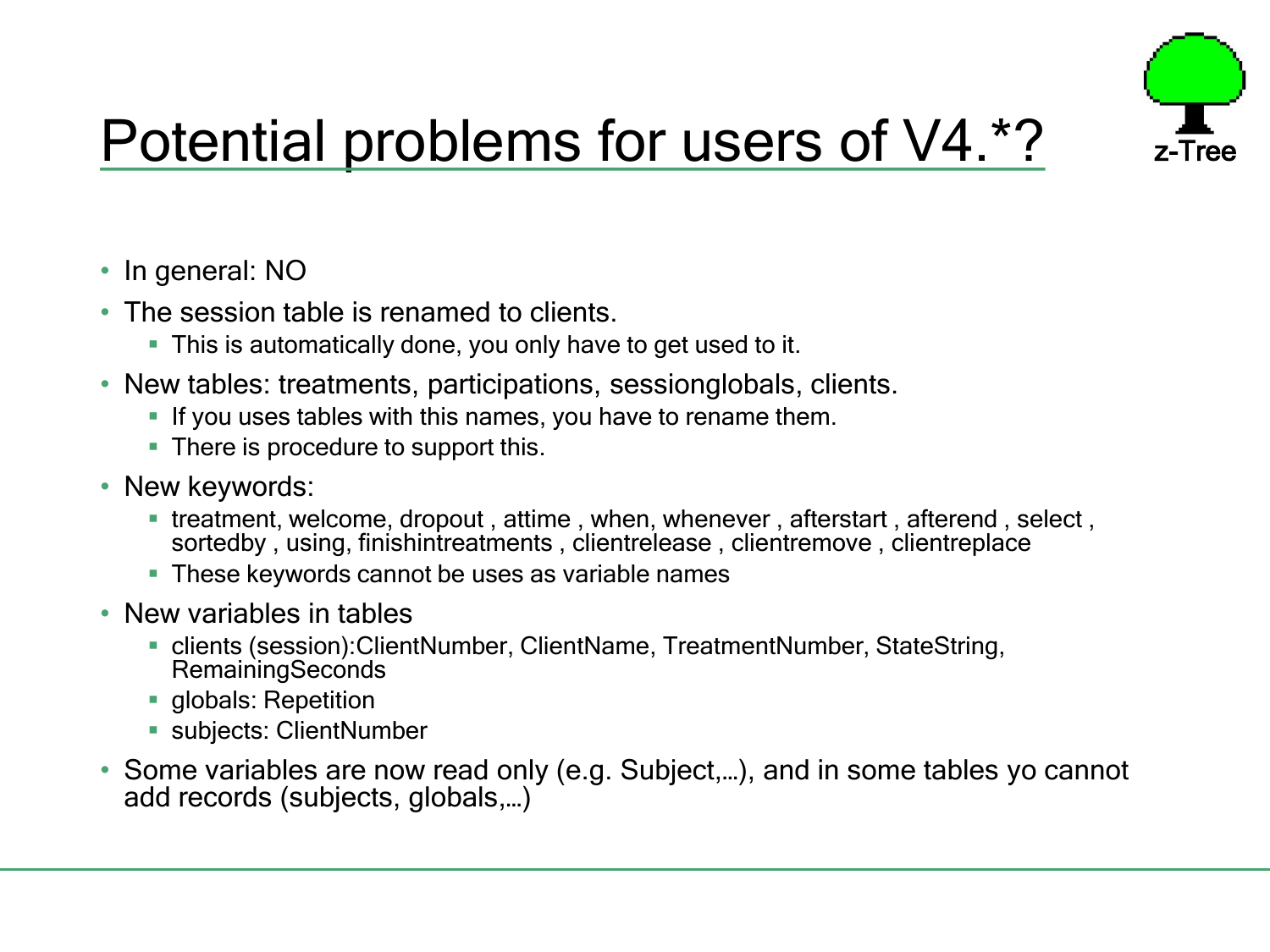## Treatment with unspecified number of subjects



- If the number of subjects is set to -1, the treatment can be used for any number of subjects.
- If the number of subjects is set to 0, the treatment ist started with no subjects. This option is useful for scheduling (see later)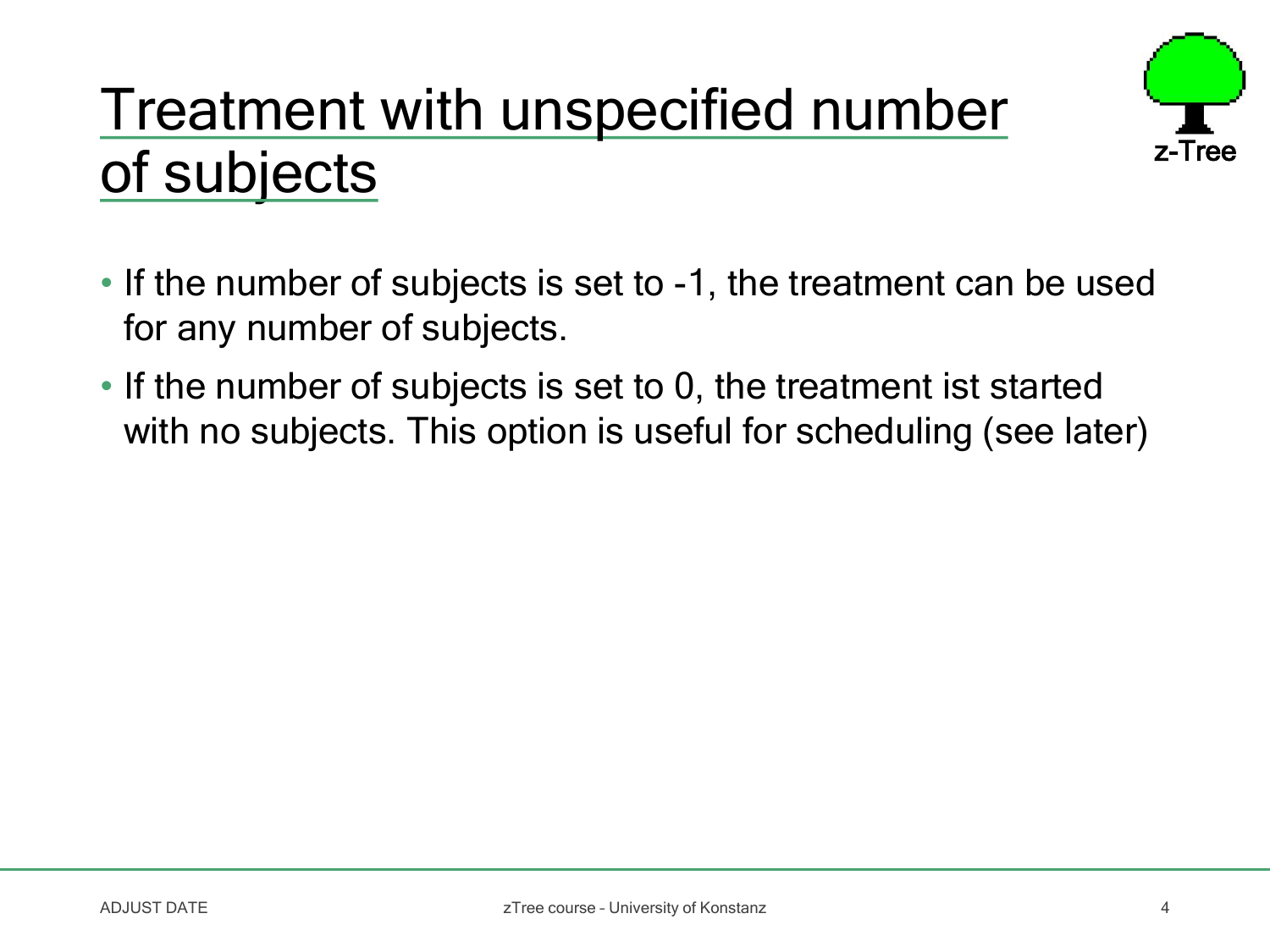

### Multiple treatments run at the same time

• In the Connection Monitor, clients can be selected and then the treatment can be started.

| Clients' Table | $\qquad \qquad \blacksquare$<br>$\equiv$ | $\overline{\mathbf{x}}$ |                          |               |      |                   |  |
|----------------|------------------------------------------|-------------------------|--------------------------|---------------|------|-------------------|--|
| 8 clients      | client name                              | selected                | treatment                | state         | time | stop after period |  |
|                |                                          |                         | 37                       | *** Stage *** | 6    |                   |  |
|                |                                          |                         | $\sim$                   | Ready         | ۰    |                   |  |
|                |                                          |                         | $\overline{\phantom{a}}$ | Ready         | ۰    |                   |  |
|                |                                          |                         | 36                       | *** Stage *** |      |                   |  |
| 5              |                                          |                         | 36                       | *** Stage *** | 3    |                   |  |
| 6              | 6                                        |                         | 36                       | *** Stage *** |      |                   |  |
|                |                                          |                         | 37                       | *** Stage *** | 6    |                   |  |
| 8              | 8                                        |                         | 37                       | *** Stage *** | 6    |                   |  |

- This is also possible when there is already a treatment running.
- Without selection, all clients are assigned to the treatment.
- The fourth columns shows the treatment number the client is currently in.

| 8 clients | client name | selected | treatment                | state           | time | stop after period |
|-----------|-------------|----------|--------------------------|-----------------|------|-------------------|
|           |             | [x]      | $- - -$                  | <b>Ready</b>    |      |                   |
| n         |             |          |                          | *** Stage ***   | 14   |                   |
|           |             |          |                          | *** Stage ***   | 14   |                   |
|           |             |          |                          | *** Stage 2 *** | 31   |                   |
| 5         | 5           |          |                          | *** Stage 2 *** | 31   |                   |
| 6         | 6           | [x]      | $\overline{\phantom{a}}$ |                 |      |                   |
|           |             |          | ---                      |                 |      |                   |
| 8         | 8           |          | $- - -$                  |                 |      |                   |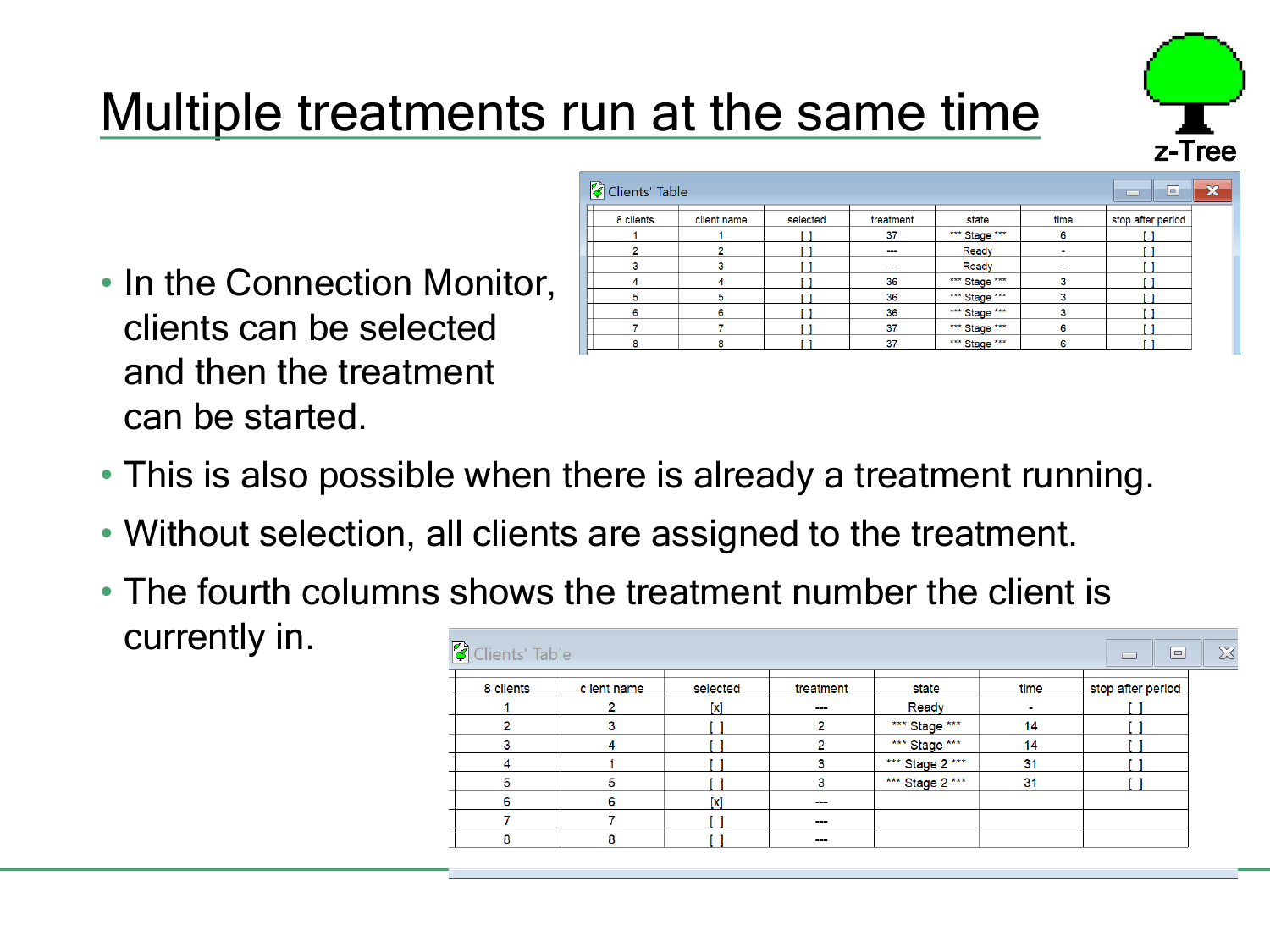

## Multiple treatments run at the same time - Applications

- Different treatments in one session.
- Different subjects/group continue at own pace.
- Separate markets for efficiency.
- …dropout (details below)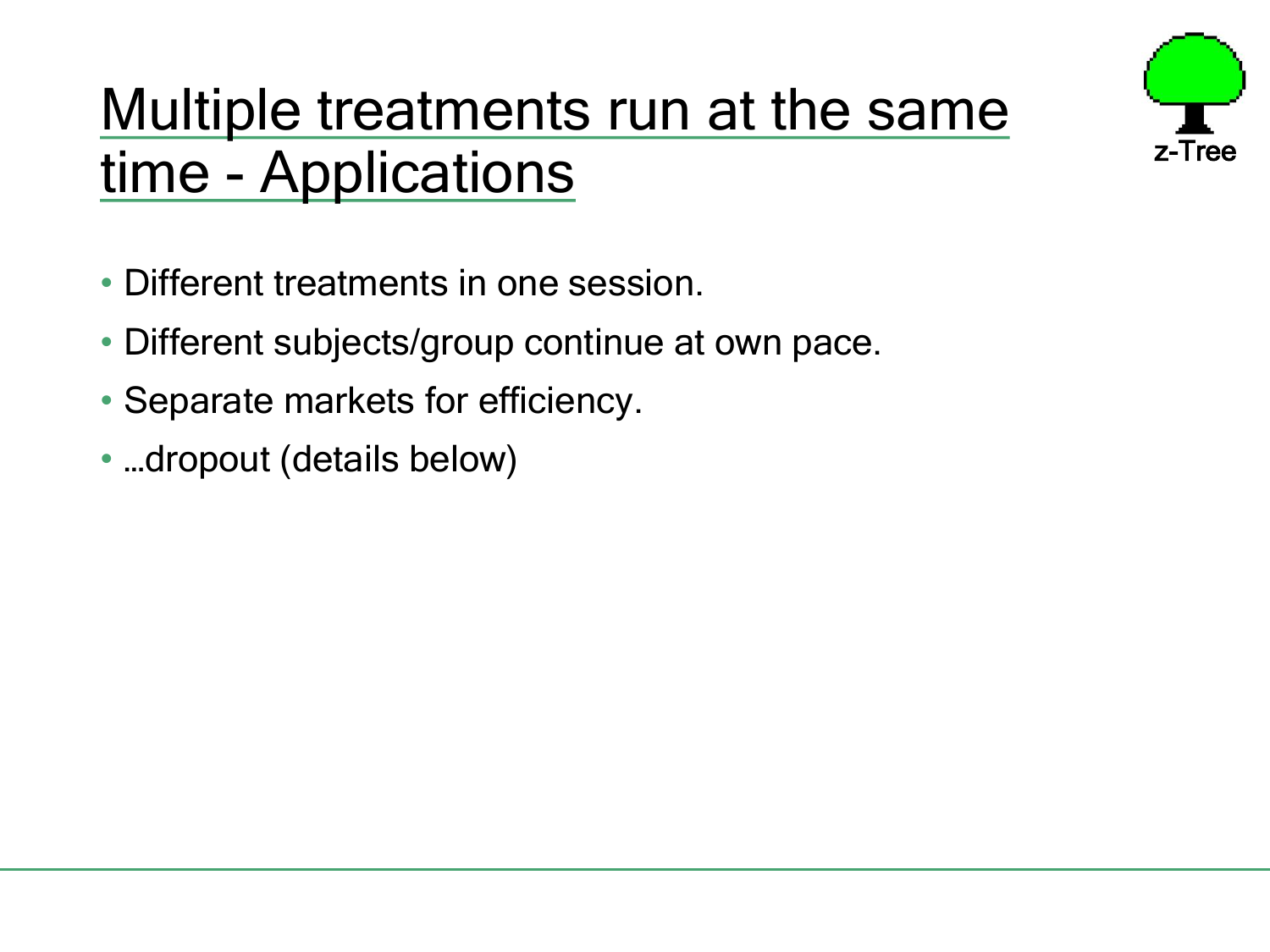### Multiple treatments run at the same time – data structure



- In the clients table:
	- ClientNumber: ID of the client. It is assigned when the client gets in the first treatment.
	- ClientName: Name of the connnection (*Iname x* in z-Leaf)
	- TreatmentNumber: The number of the treatment, this client is in (or -1).
	- Subject: The subject ID that this client has in the treatment (or -1).
	- **StateString: String of the state.**
	- **RemainingSeconds: Time as in Connection Monitor.**
- In the globals table
	- TreatmentID: ID of the treatment that is running (1 is first defined TT).
	- **TreatmentNumber: Number of the treatment that is running (1 is first run TT).**
- In the subjects table
	- ClientNumber: ID in the clients table.
	- **Subject: ID in the treatment.**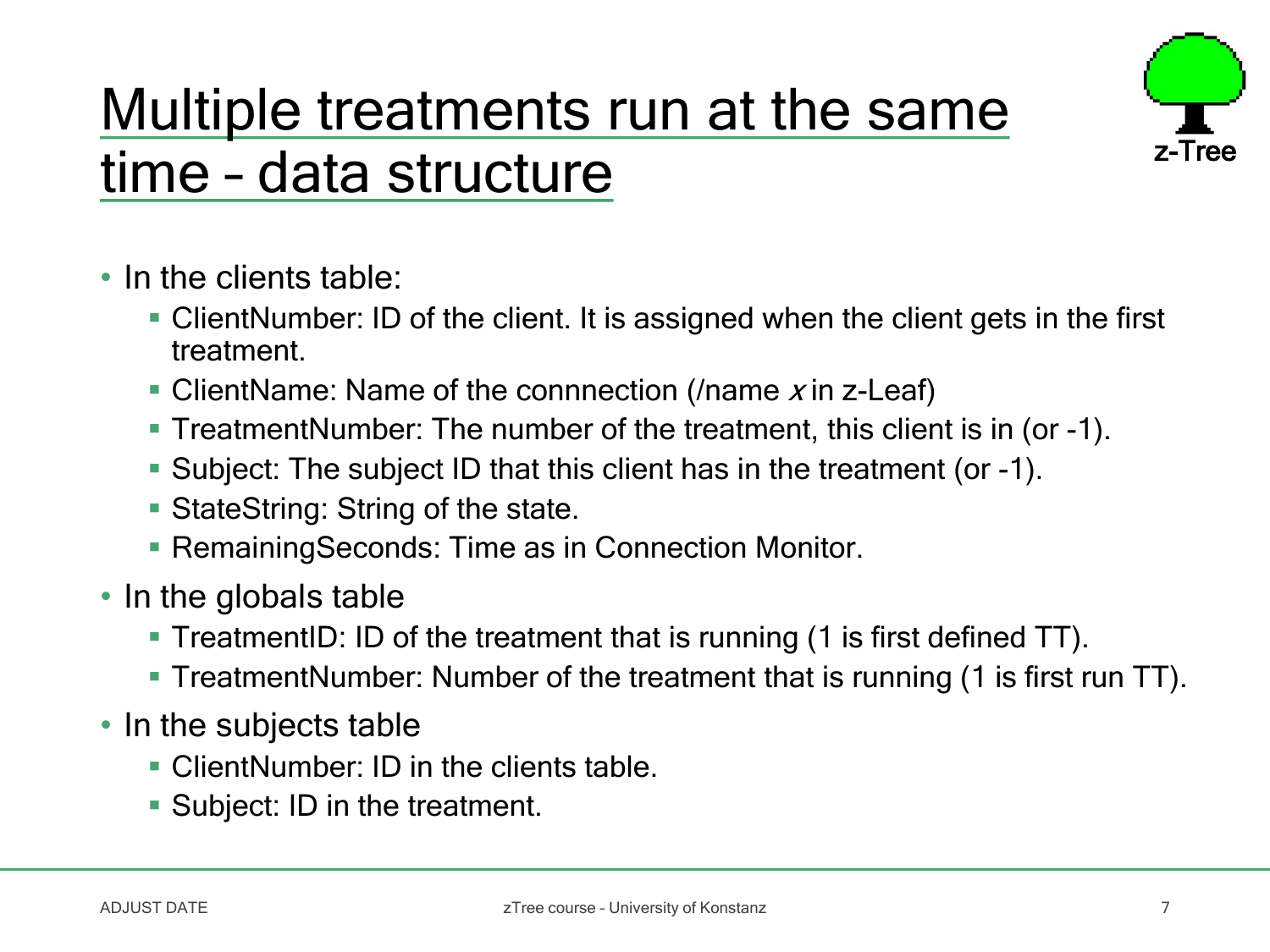

# Multiple treatments run at the same time - details

- Different treatments share the tables with lifetime session.
- It is possible to share data between the treatments using tables with lifetime session.
- However, the treatments do not actively exchange information.
	- **Information in a session table that is changed by** one treatment is not sent to the subjects in another treatment. Be careful and do not rely on anything. Rules in this respect are subject to change.
- It is not possible to run a treatment with a table of lifetime session when another treatment runs the same table not in lifetime session, and vice versa.

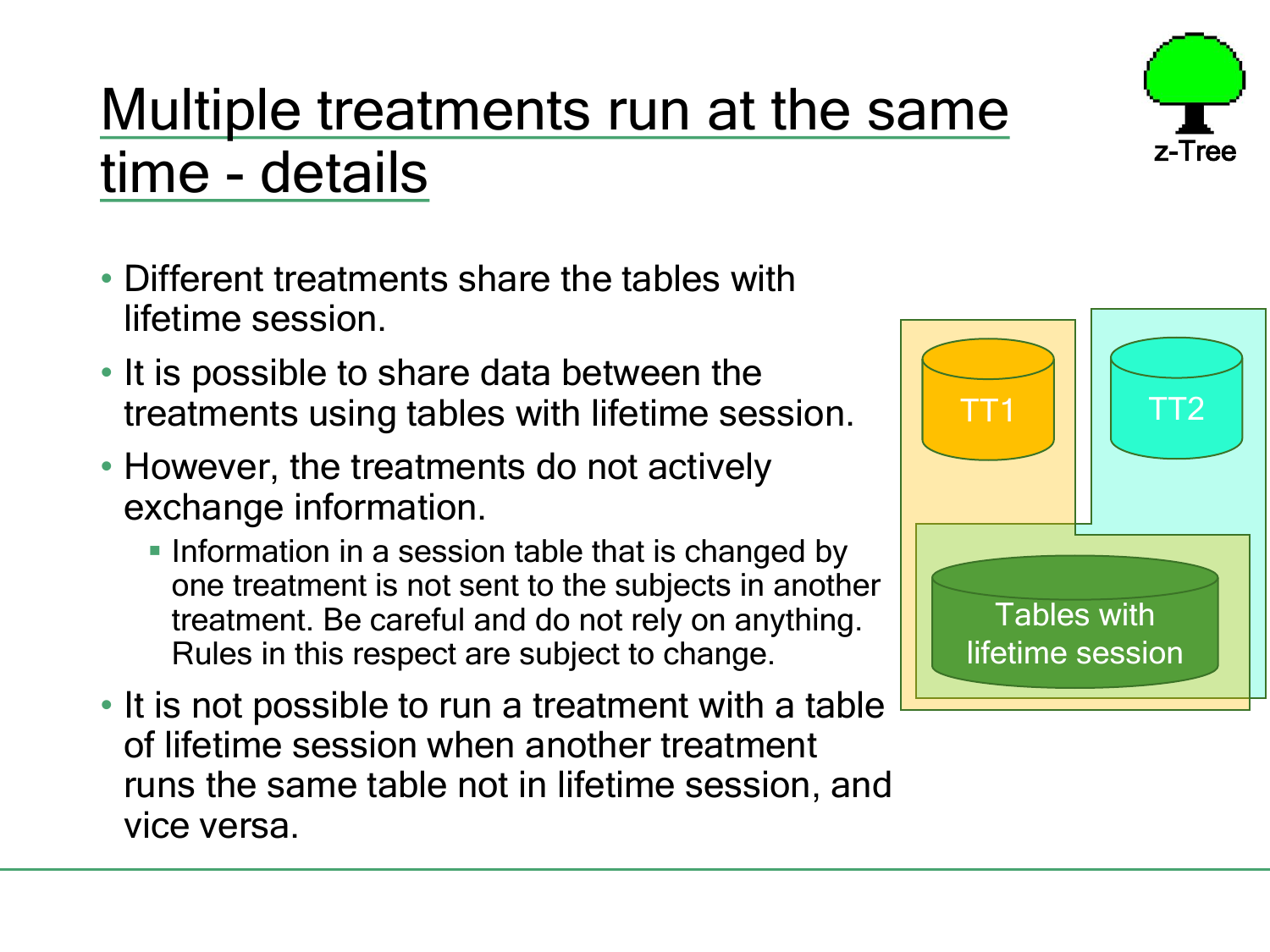

### Scheduling

• You can start treatments that run...

- ...when a new client connects: welcome treatment.
- ...at or after some time.
- when another treatment starts or ends
- …when a client drops out of a treatment: dropout treatment.
- You can kick subjects out of a treatment…
	- ...and send it to another treatment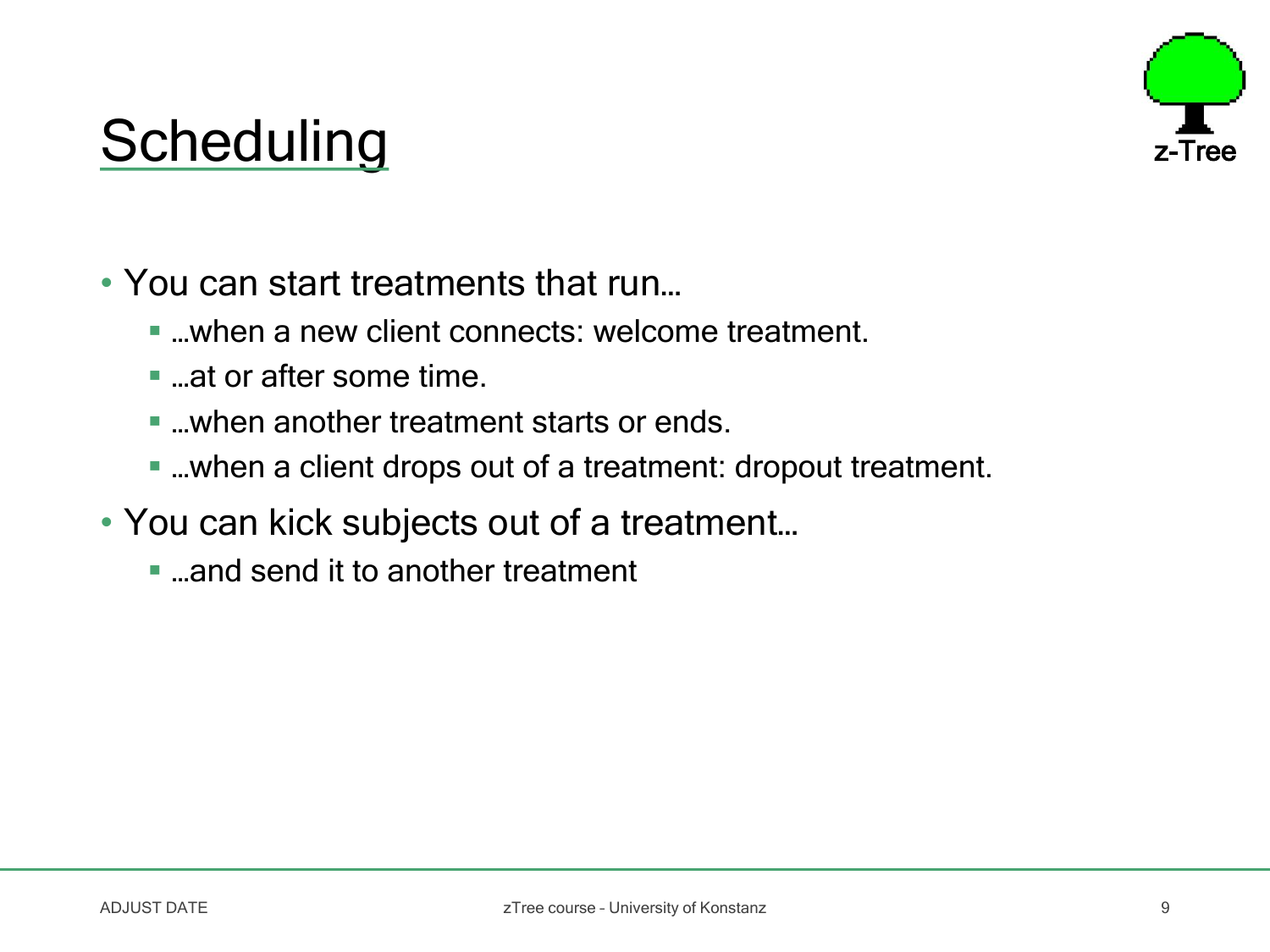

### The treatments table

- The treatments table contains the treatments (and questionnaires) that are currently running, that did run and are planned to be run.
- Variables
	- **TreatmentID: ID of the treatment; set when record is created.**
	- BaseTreatment: ID of treatment of which this is a copy.
	- **StartMethod: how it has been started.**
	- **FileName: file name of name of window if not yet saved.**
	- BackupFileName: file name of backup file (with path).
	- NumberOfSubjects: number of subject that have been started in the TT.
	- TreatmentNumber: Counter of the started treatments; -1 if not yet started.
	- StartTimeString: start time or empty if the treatment has not yet been started.
	- EndTimeString: end time or empty.
	- **ErrorString: error message (deactivated the entry)**
	- **MessageString: message.**
	- EmptyString: just empty; allows increasing the width of the MessageString column.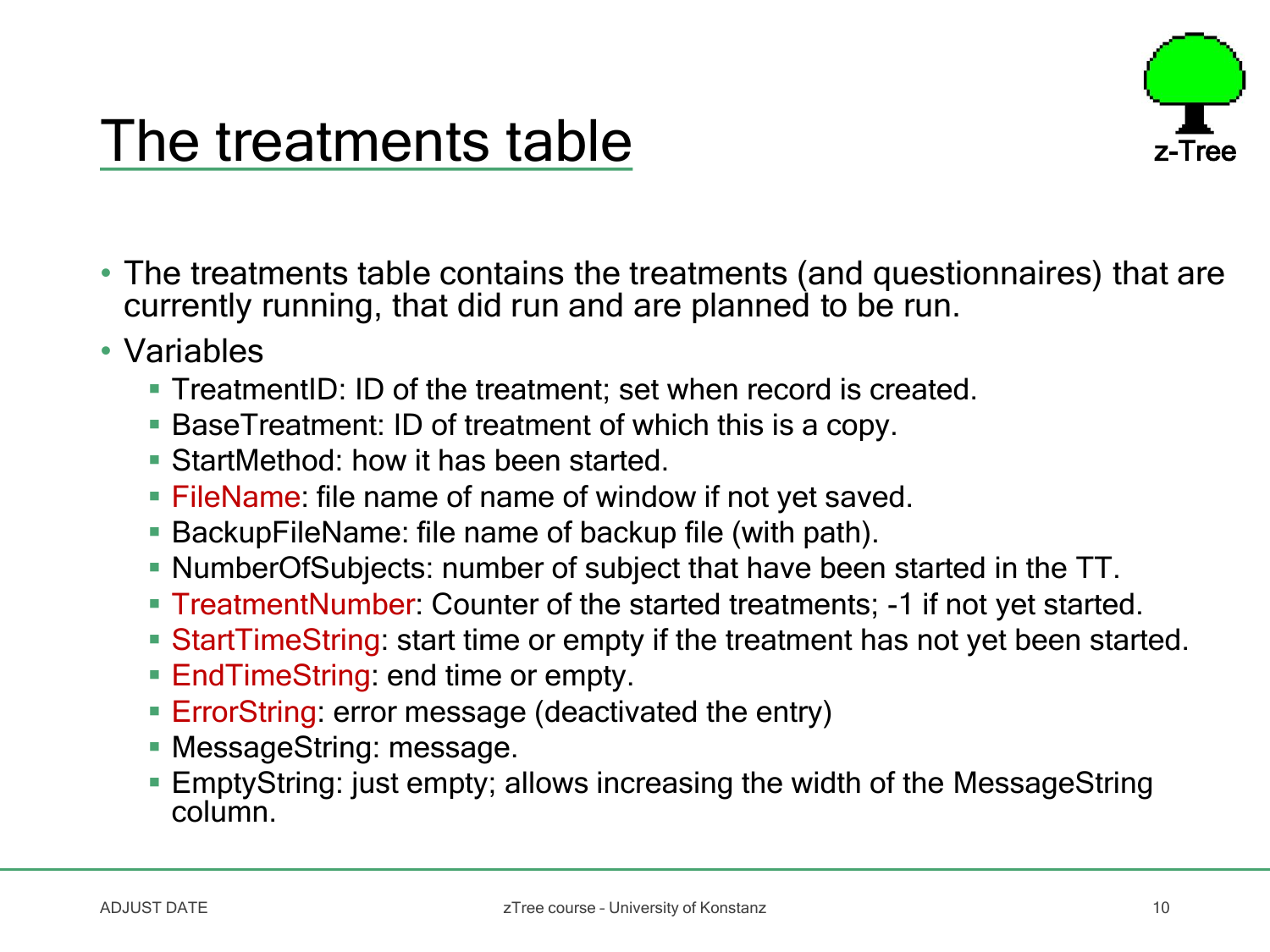

### How to schedule treatments

- You can start treatment from the menu.
	- $\blacksquare$  It is checked...
		- o …that the treatment has no errors.
		- o …that the number of selected subjects matches the number specified in the treatment.
		- o …that all clients that should be started are in state Ready.
	- **The entry in the treatments table is made.**
	- **The treatment starts.**
- You can start treatment from a program using the treatment command…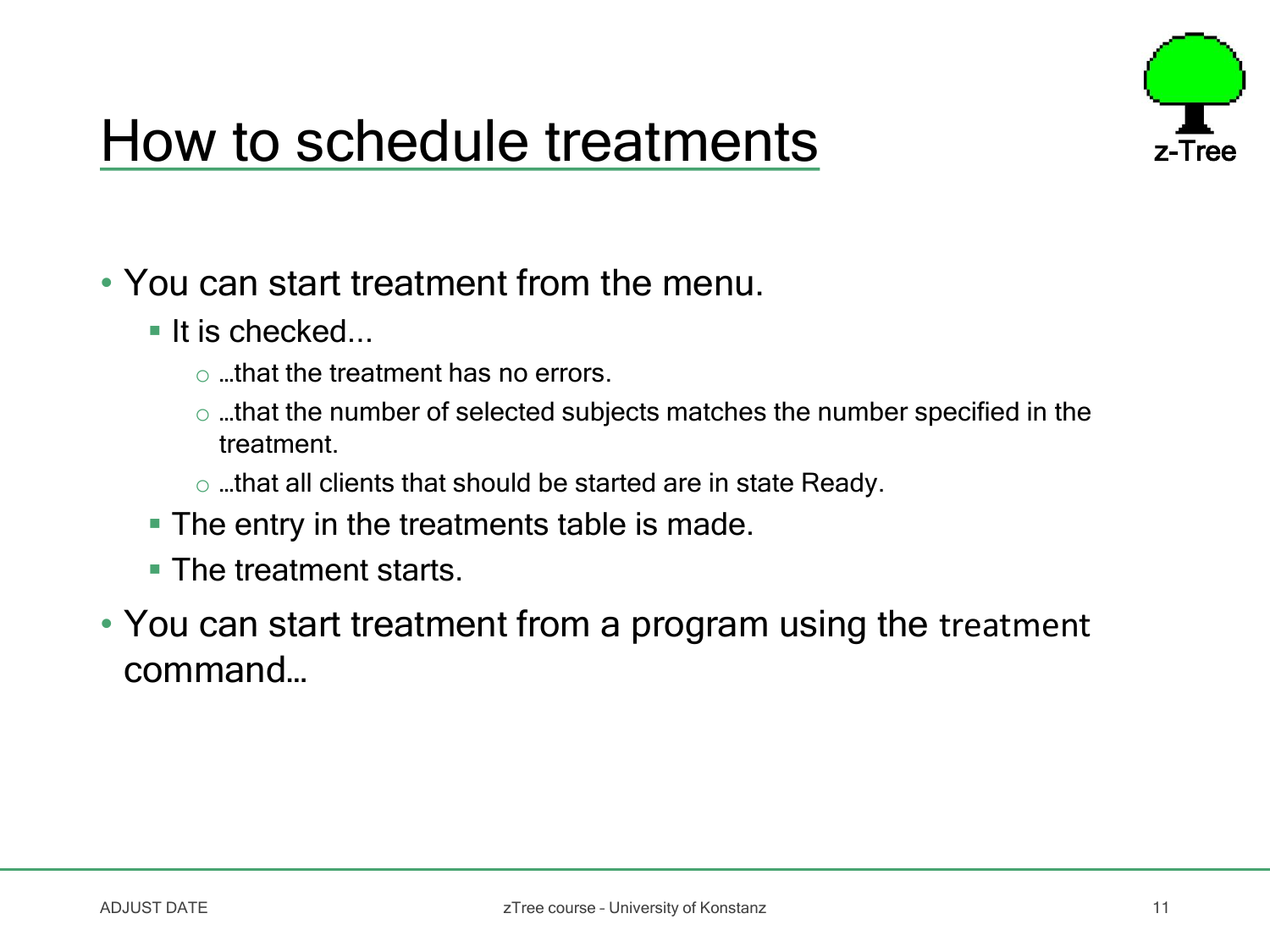

### The treatment command

• The treatment command allows specifying a treatment that is scheduled. The specification has the structure

```
T2 = treatment( filename ) {
    under_what_conditions
    who_participates
    post_processing
}
```
- The treatment stored in filename is loaded.
- The entry is made in treatments table. The command returns the ID if the treatment.
- The treatment is started if and/or when the conditions are satisfied.
- Treatment commands can be positioned at an place. Usually, you use a treatment with zero subjects and put the specification into a program in the globals table.
- Filename and the value (T2) are retrieved/stored in the table in which the specification is placed.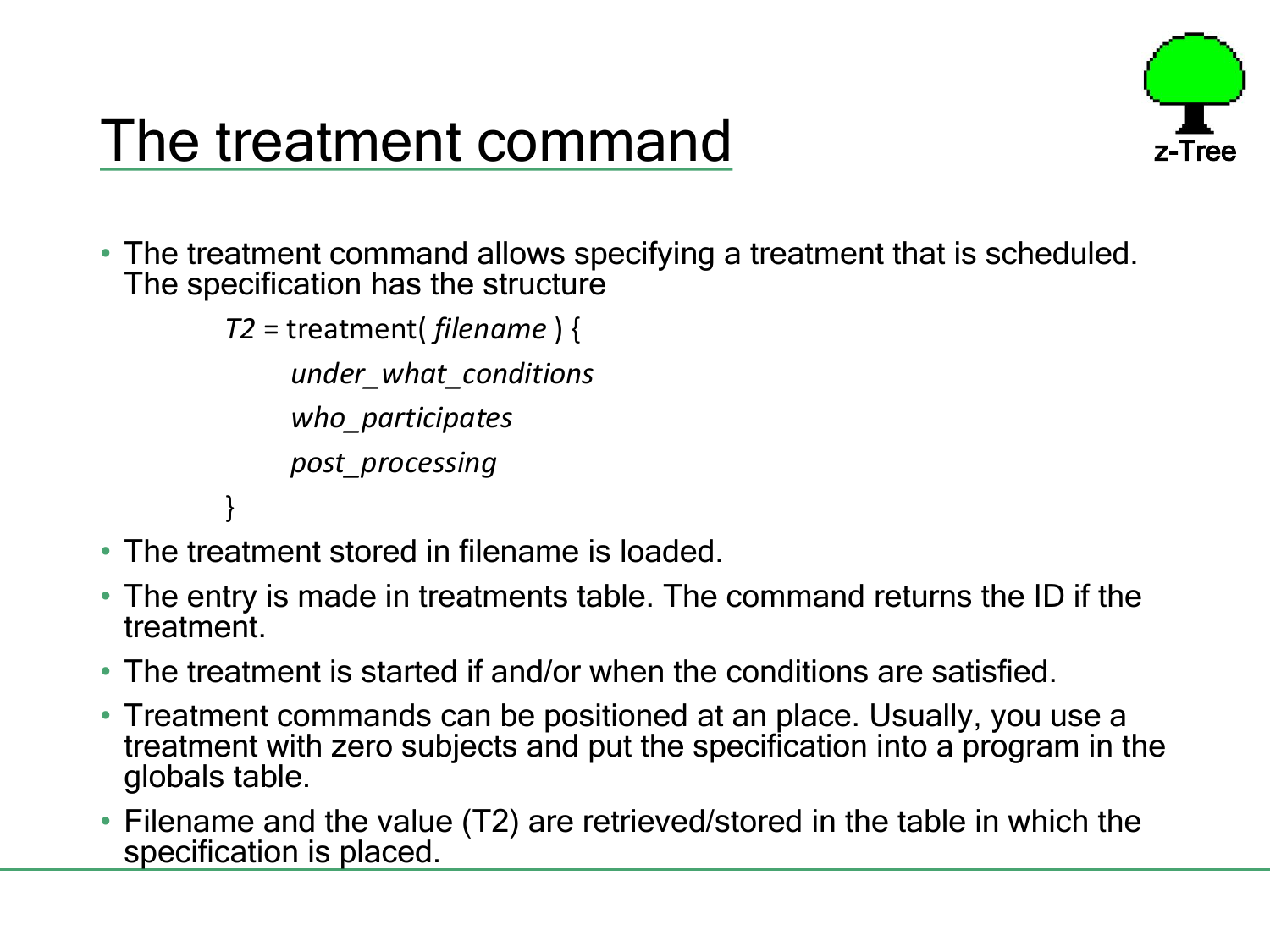### Welcome treatment

```
T1 = \text{treatment} ( \text{ "welcome} . z \text{tt" } )welcome();
}
```
- If such a treatment is specified, then for every newly connected client, this treatment is independently started.
- Thus, this treatment has to have exactly one subject (or -1).
- There is only one welcome treatment. A new welcome treatment specification replaces an old one.
- Since the entry in the clients table is only created when a treatment is started, it is strongly recommended to use a welcome treatment in order to make the client visible to the programs.
- Scheduling a treatment with empty file name removes the welcome treatment.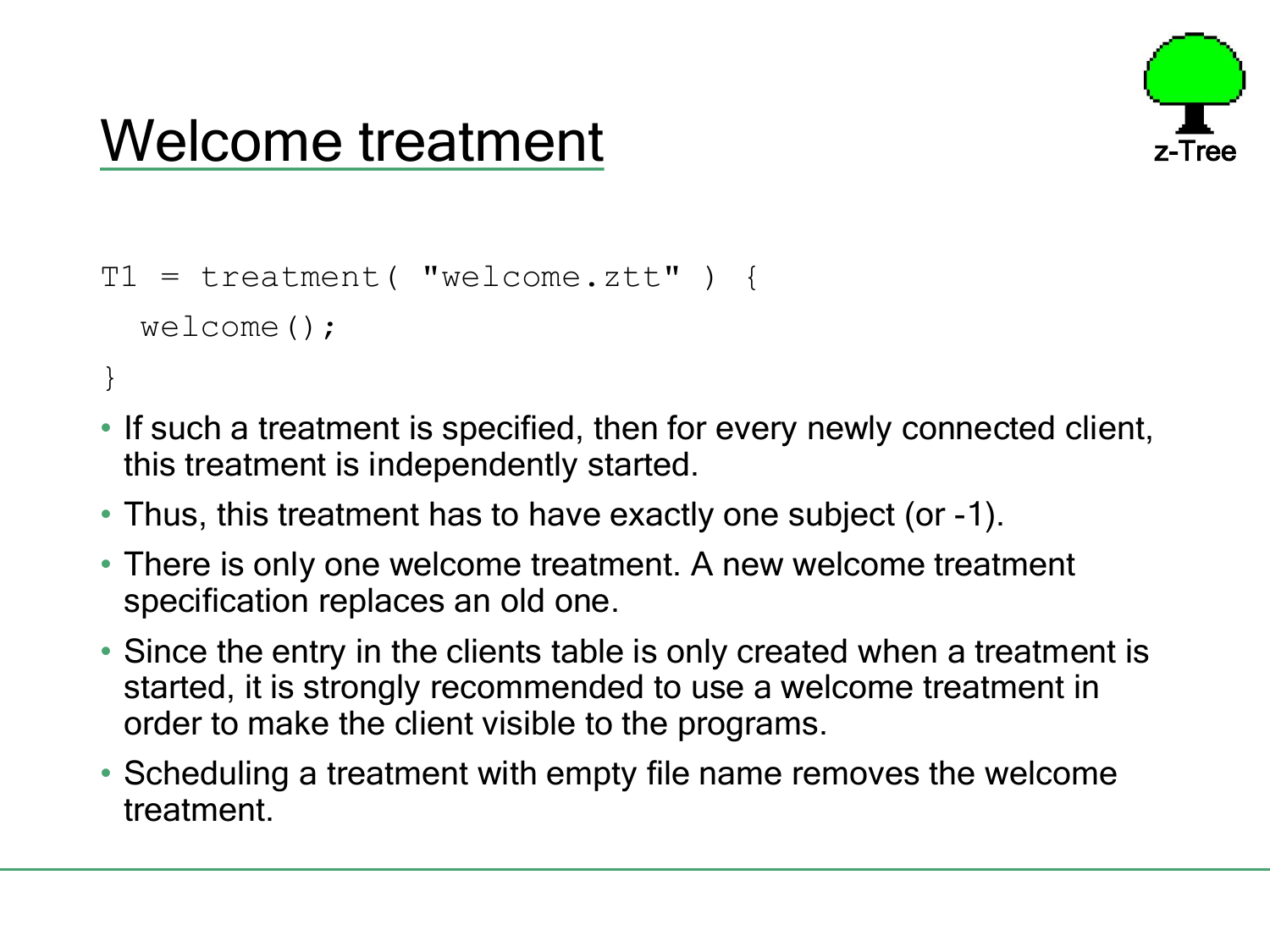

### Start at a time

```
T1 = treatment ("tt.ztt") {
  attime("20-07-19T20:09:12.22");
}
```
- The treatment will start on July 19<sup>th</sup>, 2020 at 20:09:12.22.
- The following formats are allowed:
	- In the date, one can omit year or month.
	- **Time can omit minutes and seconds.**
	- If  $\overline{T}$  is not specified then it is assumed that it is a time without date.
- "+d:h:m:s" is d days, h hours, m minutes and s seconds after the program ist executed.
	- Day, hour and minute can be omitted.
	- $*$  "+70:90" is ok and means 70 $*$  60 +90 seconds.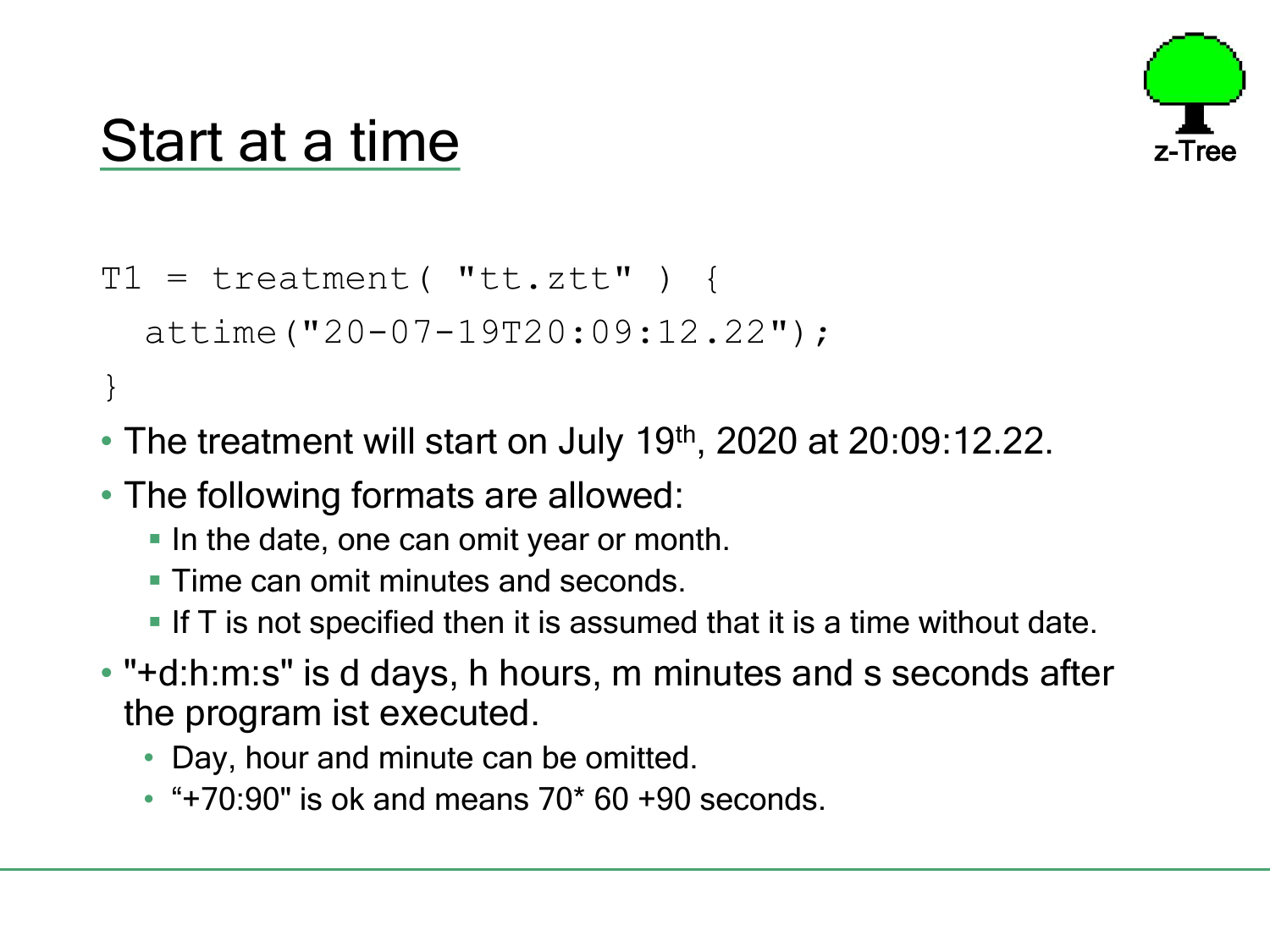

## Start conditions

T1 = treatment( "tt.ztt")  $\frac{1}{2}$  or any other filename attime( *timestring* ); when ( *condition* ); if( *condition* ); whenever( condition ); // a copy of the treatment is started }

- "when" condition is tested. The condition is executed in the treatment record. If it fails, the treatment waits.
- If "if" conditions fail, then the treatment is deactivated.
- Test are conducted sequentially. As soon as an "if" condition is reached it has to succeed.
- "whenever" is like "when" but a copy of the treatment is started and whenever the condition is met again, another treatment starts.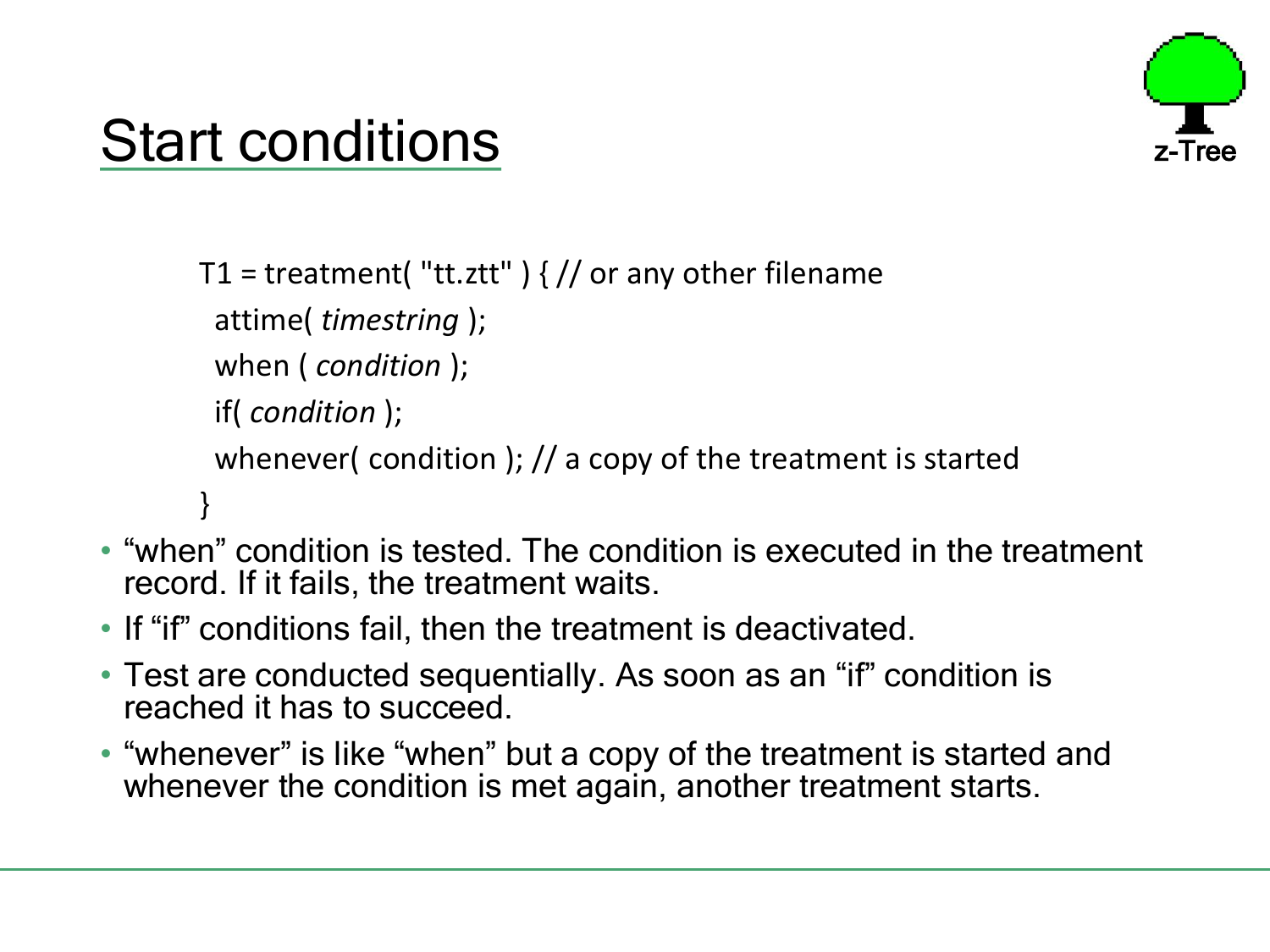

## Select the clients

```
T1 = treatment( "tt.ztt") \frac{1}{2} or any other filename
 attime("+0"); // now
 preselectionprogram { 
   clients.do{
    TT3 = if( ClientNumber>=3 &ClientNumber<=5 ,1,0);
   }
 } 
 select (TT3 ==1) sortedby ( -ClientNumber); 
}
```
- preselectionprogram is executed in the treatments record.
- Client are selected according to condition and sorted according to expression (low values first).
- If no selection is specified, all clients in he clients table start (not the clients in the Connections Monitor).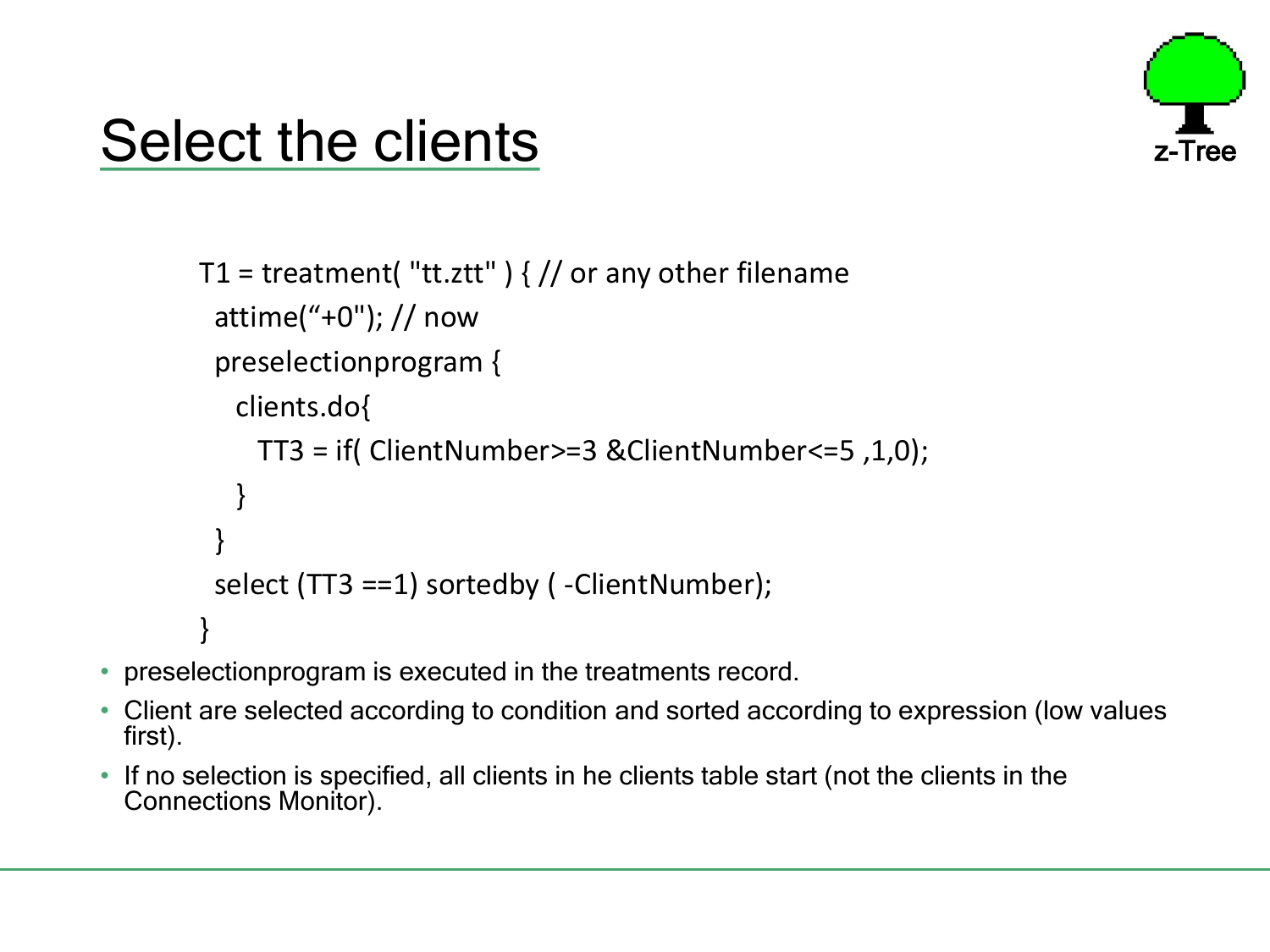### Transmitting information to the treatment using donowintreatment



- You can use donowintreatment to transmit information from the program that specifies a treatment to the specified treatment.
- This is necessary because the calling program (or even treatment) is no longer available when the specified treatment starts or is tried to start.
- donowintreatment { *program* }
- The program is executed when the treatment is specified.
- The donowintreatment program runs in the new record of the treatment table, within the scope environment of the where treatment is called.
- So if the treatment specification is in the subjects table, the scope is
	- **treatment -> subjects -> globals**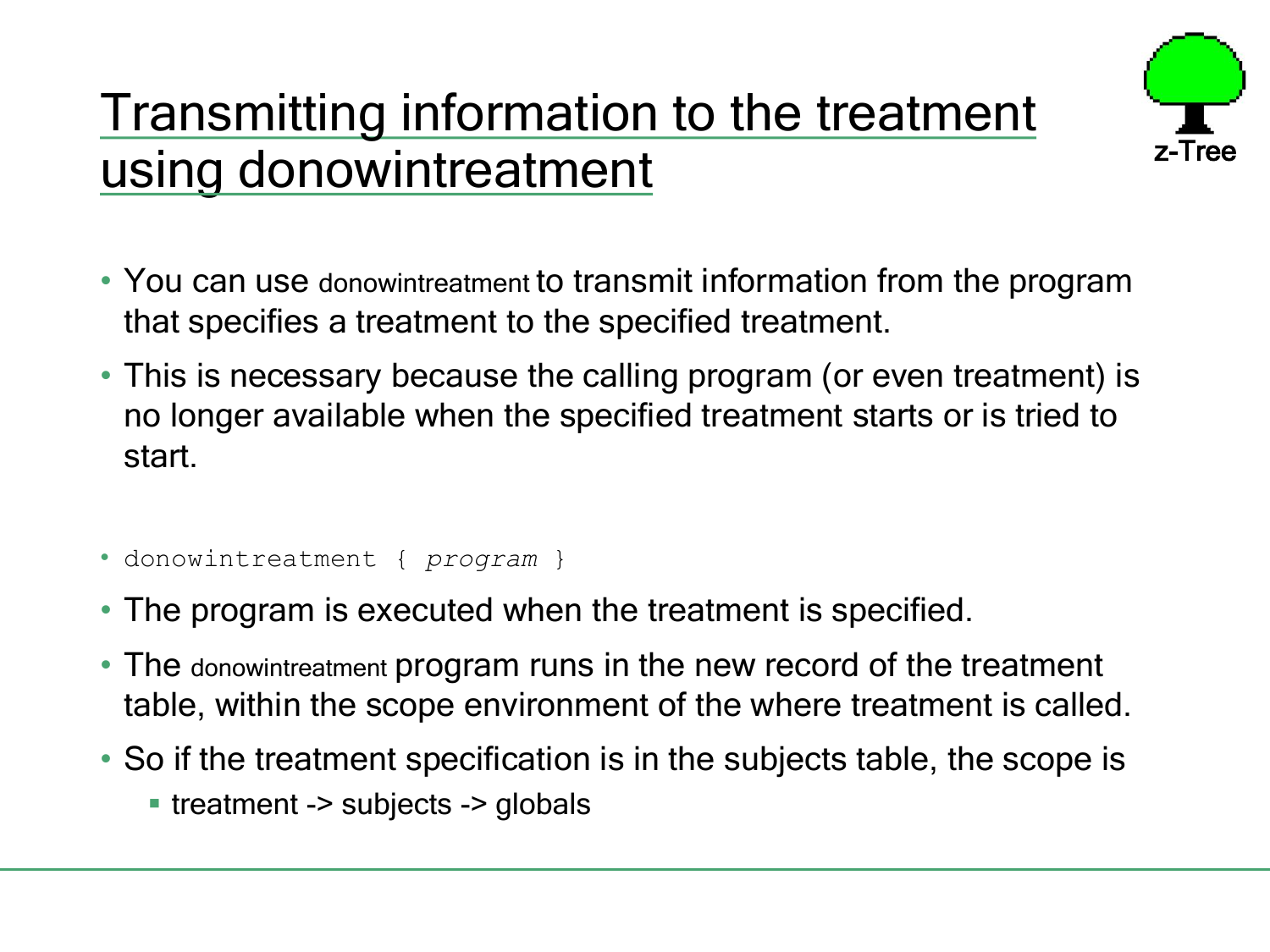# Consecutive start, start conditional on other treatments

z-Tree



- A treatment can be started conditional in whether another treatment has been started or ended.
- Note that the triggered treatments (by welcome or dropout) have another ID than the triggering treatments. Therefore, "afterend" cannot be used to do follow up "welcome" treatments. Use "when" or "whenever" in this case.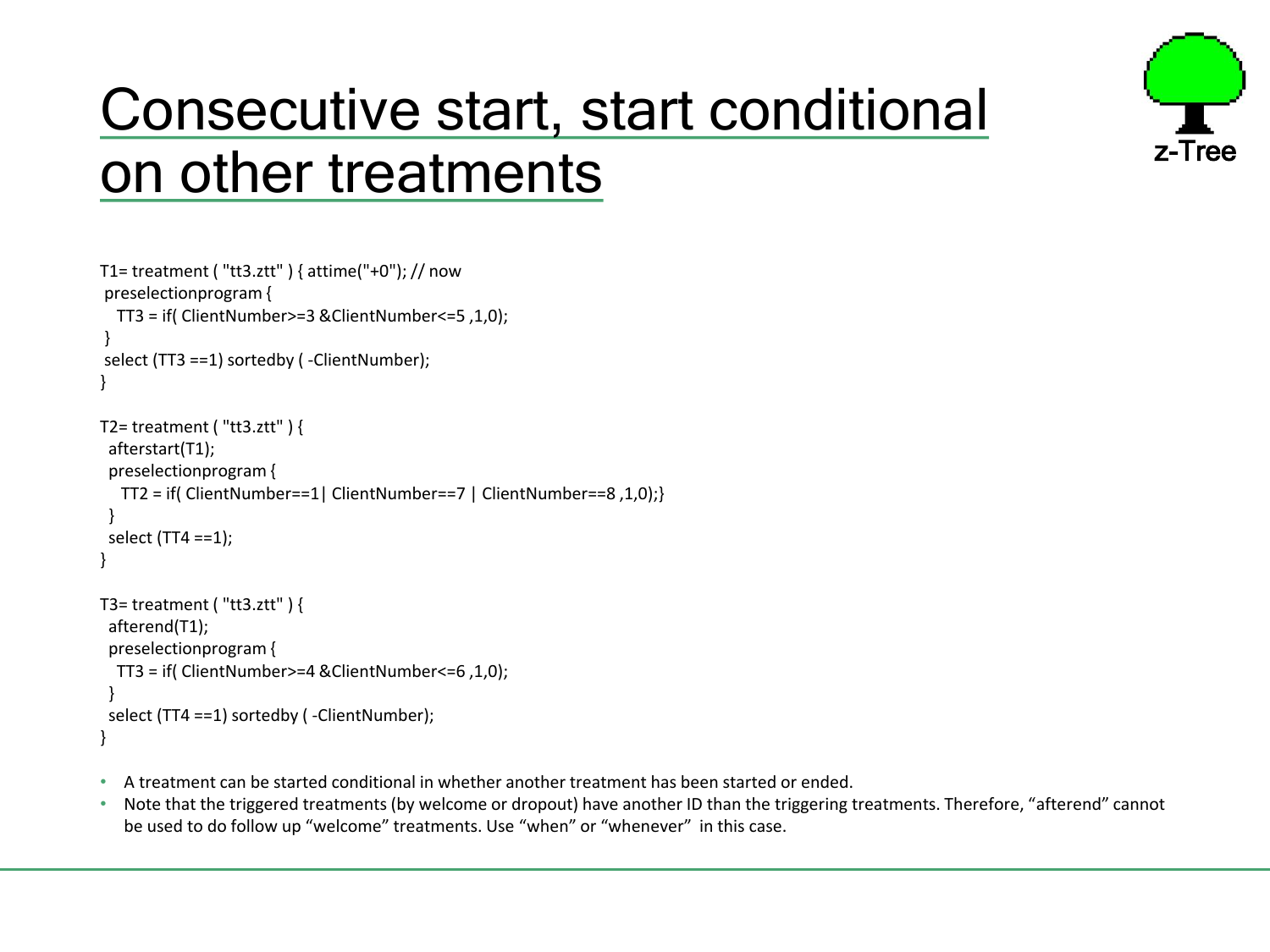### Dropout



• Execute the following program in the subjects table.

```
clientremove();
```
- Then this subjects is relleses in the session table and in the clients' table, and the ClientNumber is set to -1.
- If there is a dropout handling treatment, this client moves into this treatment, see below.
- This means that further profits are not transmitted.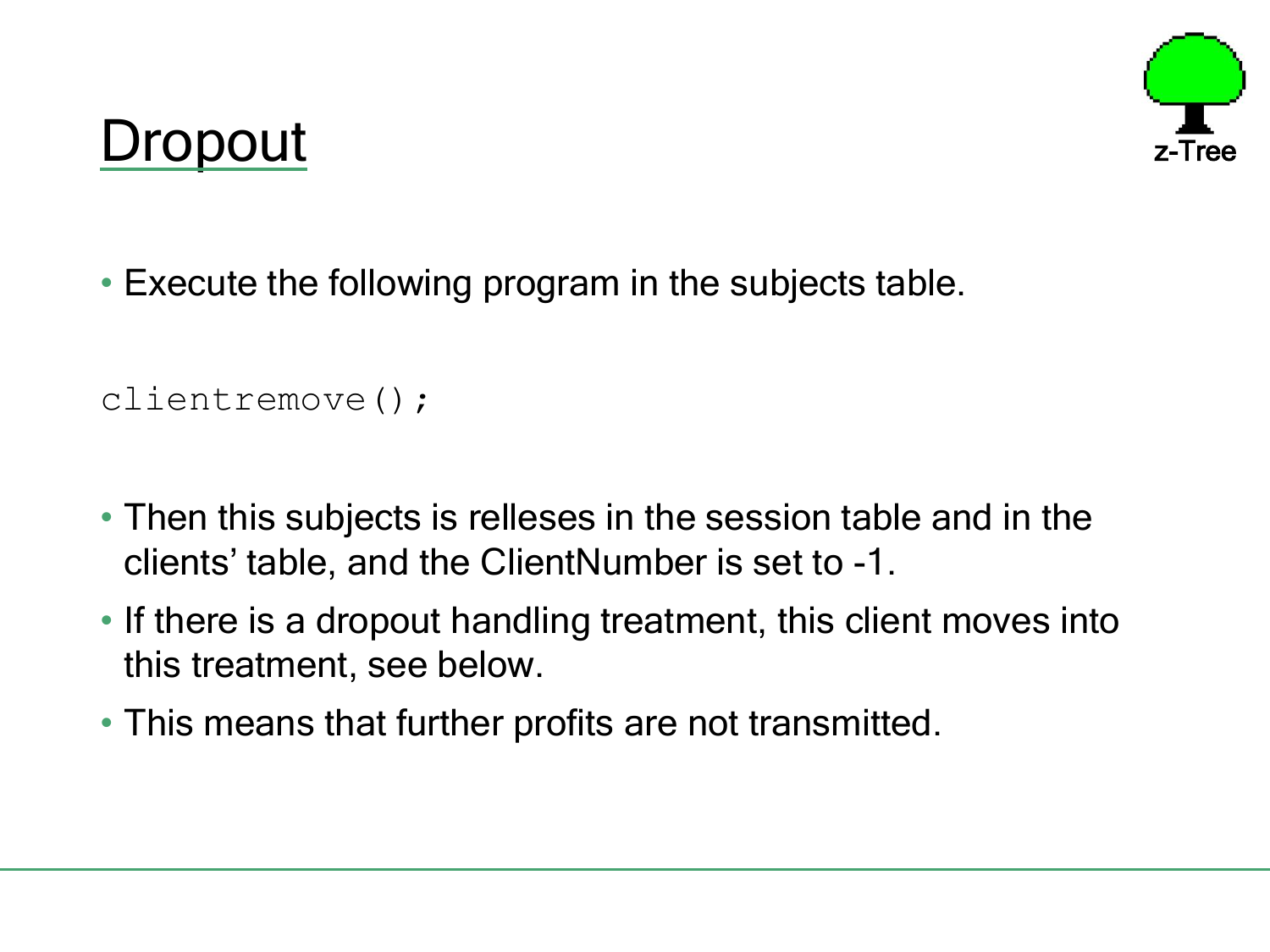

# **Dropout**

| <b>ClientNumbe</b> | <b>ClientNam</b><br>$\mathbf{e}$ | <b>TreatmentNumber</b> | <b>Subject</b> |     | Subjec $ $     | <b>ClientNumbe</b> | <b>TreatmentNumber</b> |  |
|--------------------|----------------------------------|------------------------|----------------|-----|----------------|--------------------|------------------------|--|
|                    | ant1                             | $-1$                   | $-1$           | htm |                | 3                  | 2<br>clientremove      |  |
| $\overline{2}$     | ant <sub>2</sub>                 | 2                      | 2              |     | $\overline{2}$ | $\overline{2}$     | 2                      |  |
| 3                  | ant <sub>3</sub>                 | $\overline{2}$         |                |     | 3              | 5                  | $\overline{2}$         |  |
| $\overline{4}$     | ant4                             | $-1$                   | $-1$           |     |                |                    | т п                    |  |
| 5                  | an <sub>5</sub>                  | 2                      | 3              |     |                | $\overline{2}$     |                        |  |
|                    | 4                                | ant4                   |                |     | - 1            |                    |                        |  |
|                    | 5                                | an <sub>5</sub>        |                |     | Subjec         | <b>ClientNumbe</b> | TreatmentNumber        |  |
|                    |                                  |                        |                |     |                | 3                  | 2                      |  |
|                    |                                  |                        |                |     | $\overline{2}$ | $-1$               | $\blacksquare$         |  |
|                    |                                  |                        |                |     | 3              | 5                  | 2                      |  |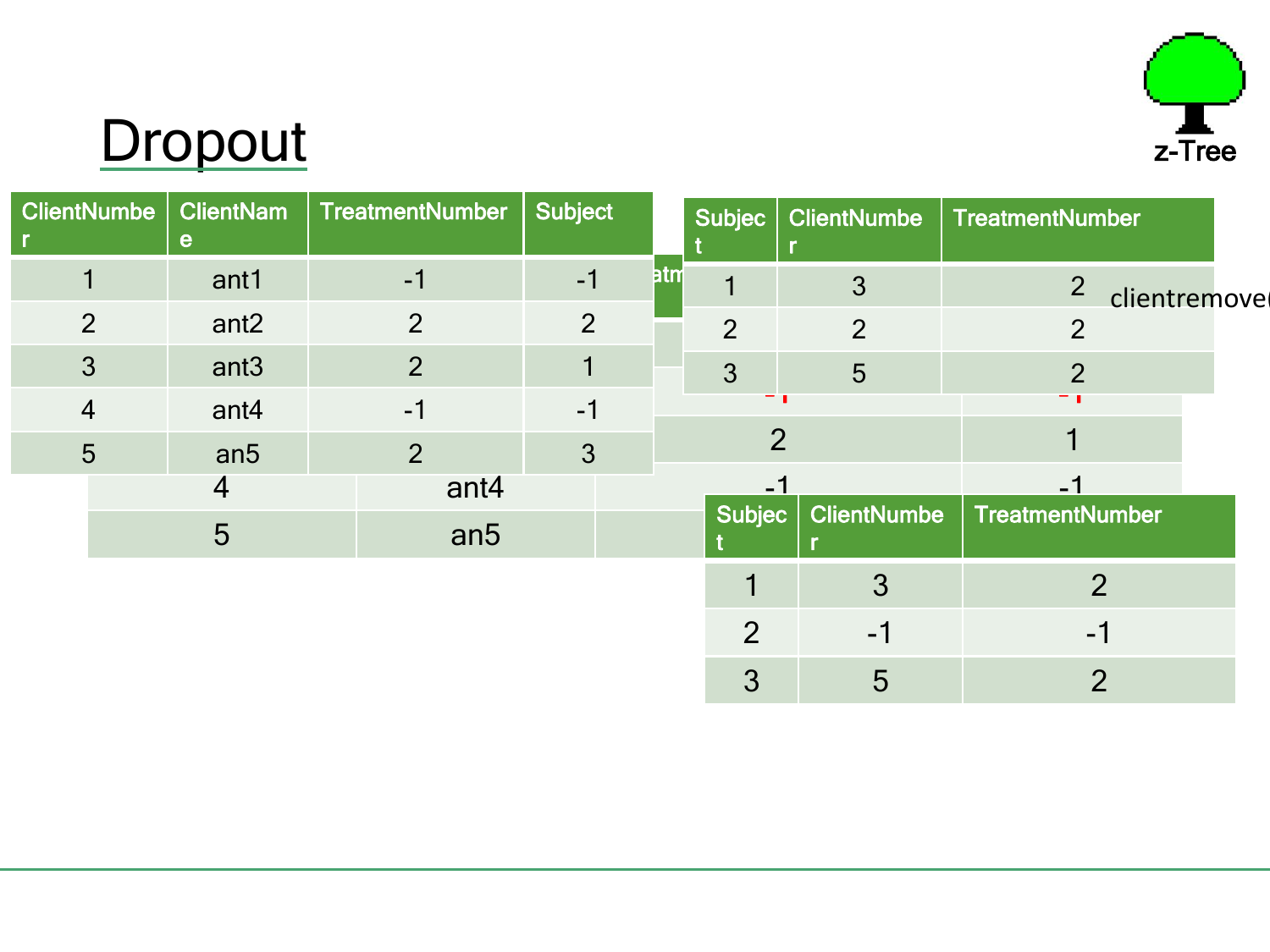

### Dropout handling

```
• Use the following program.
```

```
T1= treatment ( "tt5S-dropout.ztt" ) { 
  attime("+0");
}
T2 = treatment ( "dropout.ztt" ) { 
  dropout( T1 );
}
```
- The treatment dropout.ztt runs for any client that drops out.
- Scheduling a treatment with empty file name removes the dropout treatment … for the respective treatment.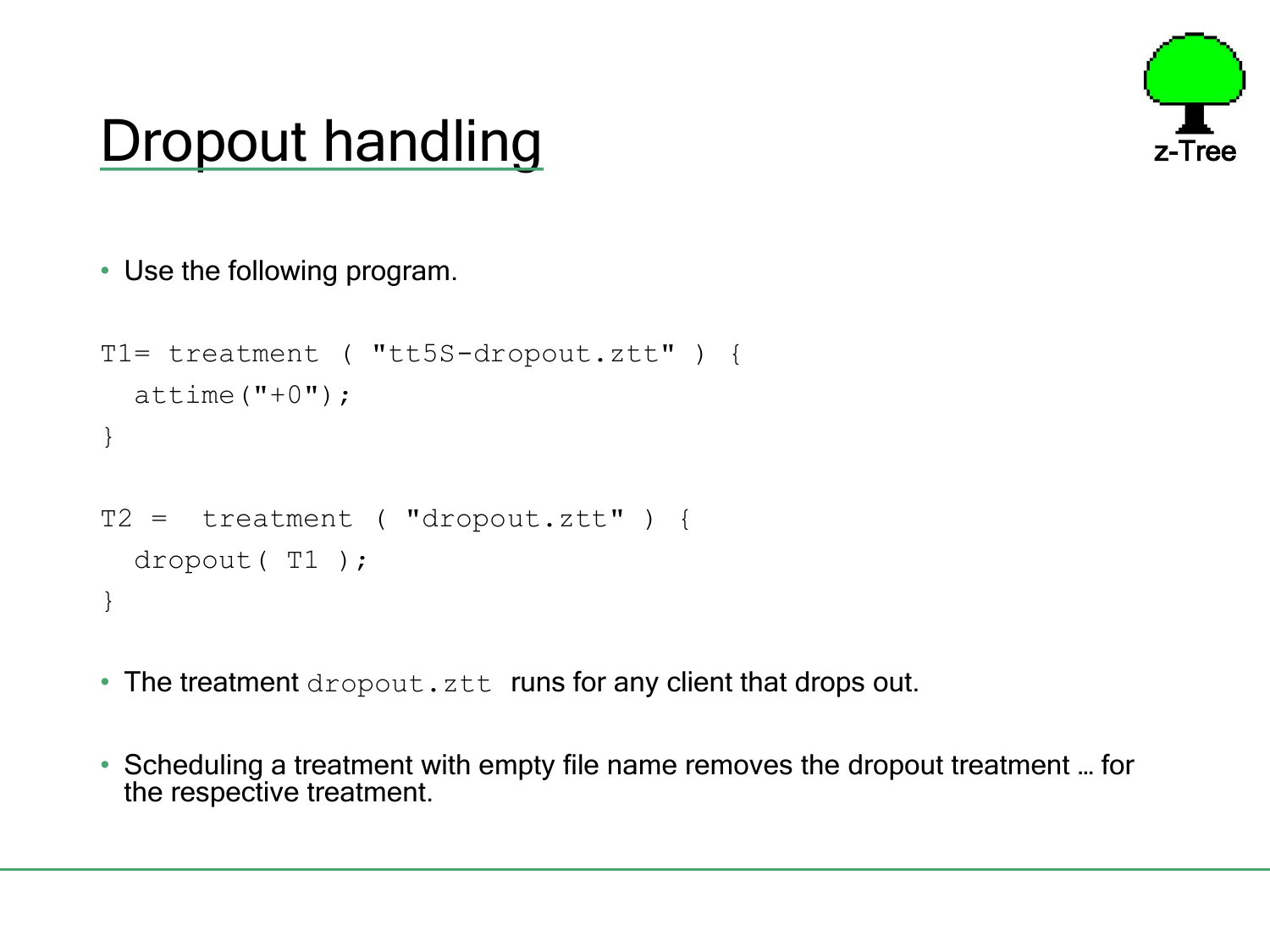### Dropout payoff



• Default: Profit is transferred to session

### • Delete payoff of the current treatment:

 $\circ$  Profit = -if( Period ==1,0, OLDsubjects.find(same(Subject), TotalProfit)) ;

o clientremove();

### • Delete payoff of all treatments

 $\circ$  Profit = -if( Period ==1,0, OLDsubjects.find(same(Subject), TotalProfit))

o **- session.find( same( ClientNumber), MoneyEarned);** 

o clientremove();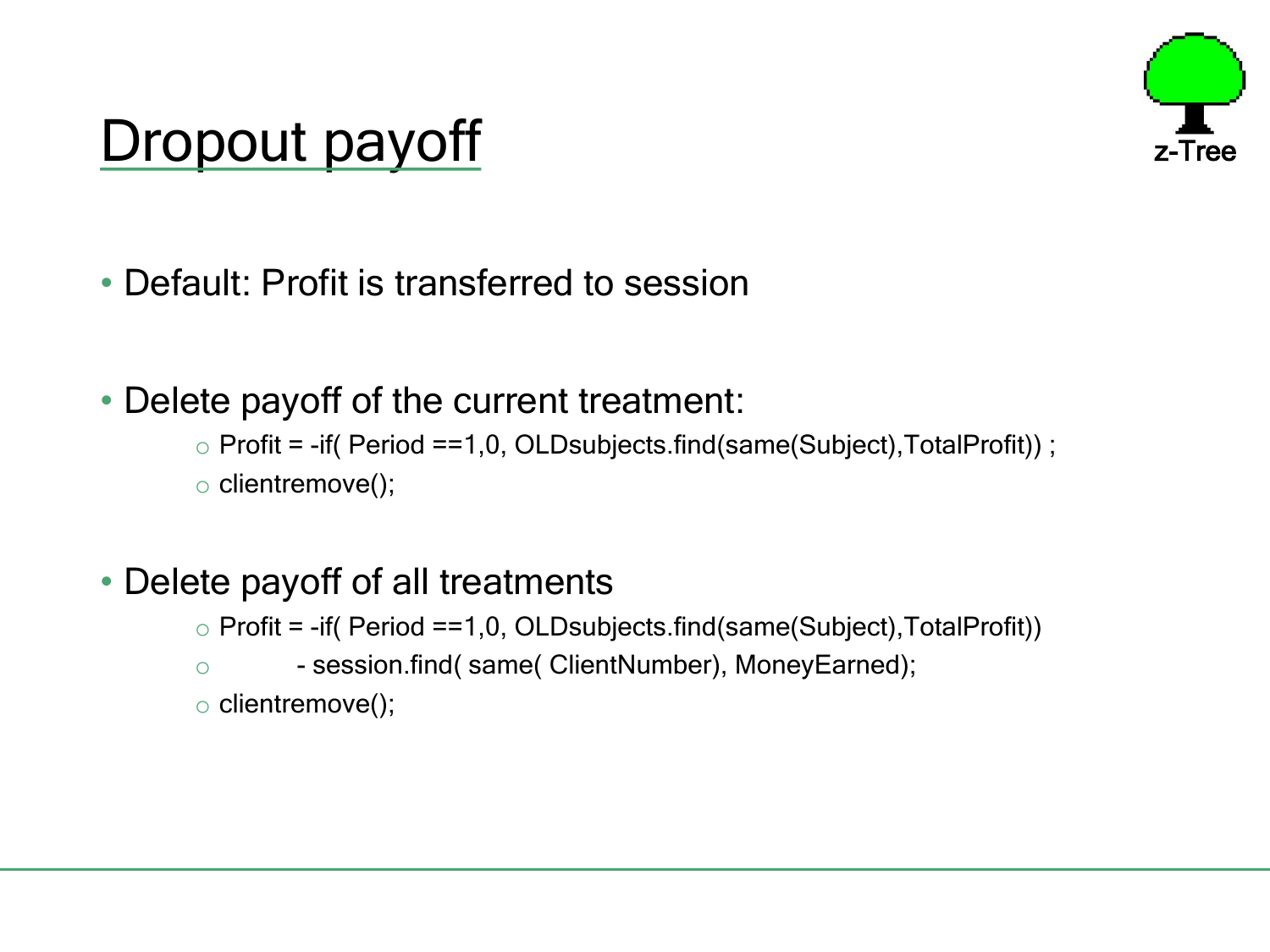

# Summary of all options  $\overline{z}$ -Tree

- welcome
- dropout
- attime
- if
- when
- whenever
- afterstart
- afterend
- donowintreatmentprogram
- preselectionprogram
- select
- sortby
- posttreatmentprogram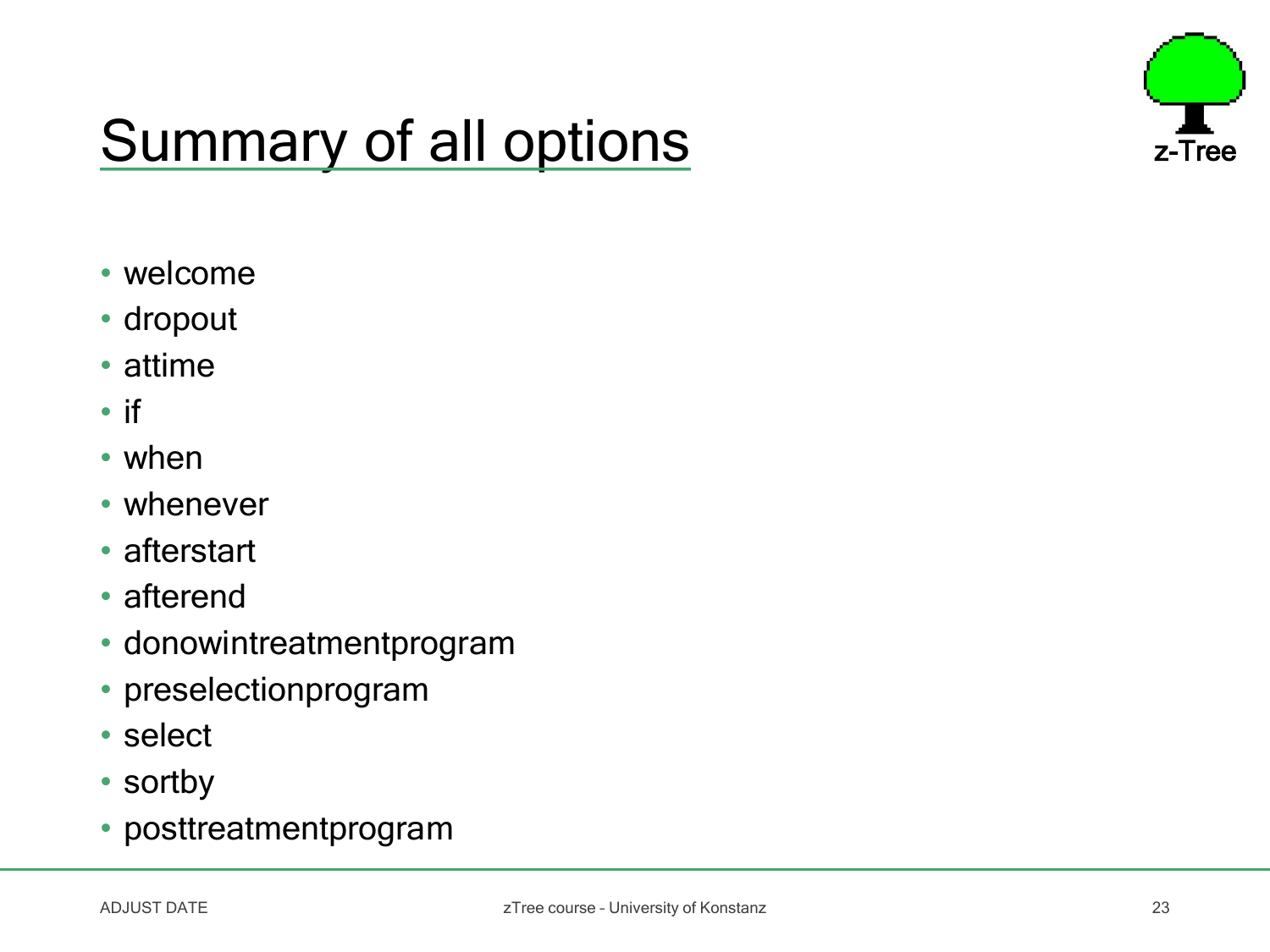

## Example of public good, stranger z-Tree

- Dropout recognition: no input
- // dropout handling

```
if ( Contribution ==-1 & Out == 0 ) {
   Out = 1;clientremove();
}
```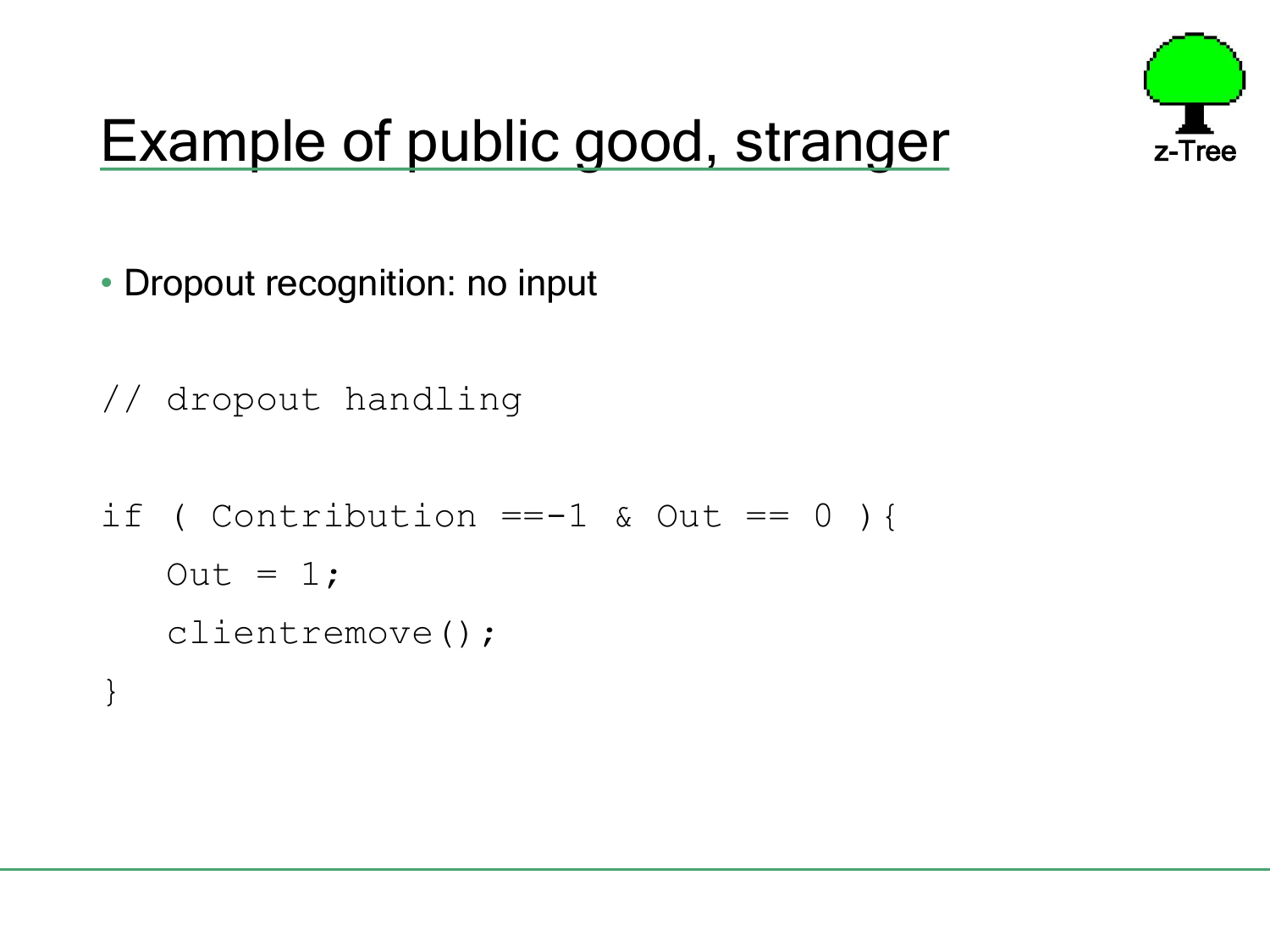

### Example of public good, stranger

```
• Group assignment in profit stage
```

```
S =subjects.sum(Subject);
```

```
repeat {
  subjects.do{ r=2*Out +random(); }
  subjets.do{ Rank = count( r \geq r ); }
\} while ( S != subjects.sum(Rank ));
N = subjects.count();
subjects.do{ 
   Group = roundup( Rank/ GroupSize, 1);
}
subjects.do{ 
   Suspended = if( count( same( Group) & Out ==1) > 0, 1, 0;
}
AllSuspended = if( subjects.count( Suspended ==0) ==0, 1, 0);
```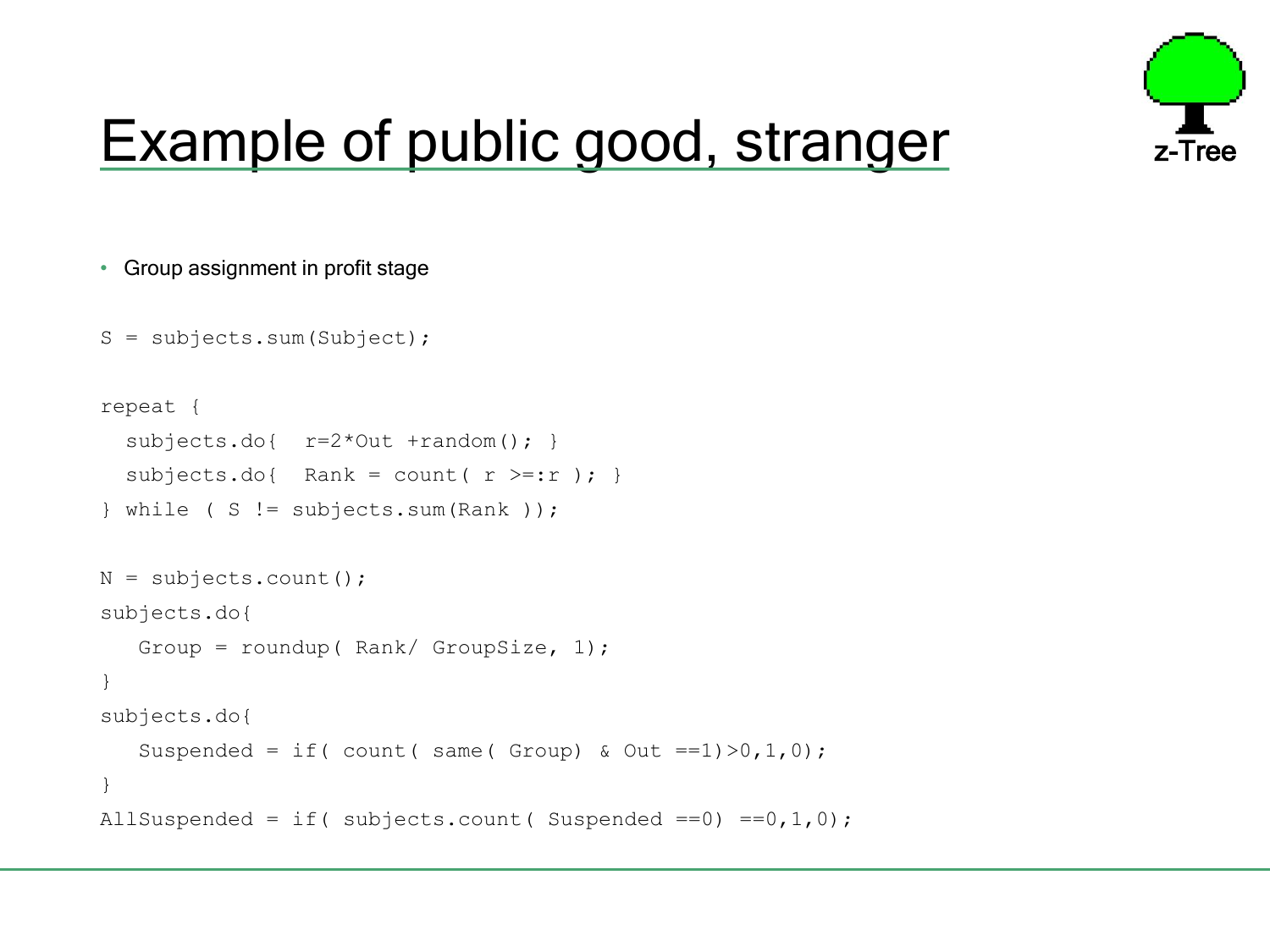

### Interaction between treatments

• In order to transmit information to further treatments, the treatment command can be complemented with program that are executed at the end of the treatment.

```
T1= treatment ( "welcome.ztt" ) { 
    welcome();
   posttreatmentprogram{ WhateverYouLike = 2; }
}
```
• These program are executed in the treatments table in the record of the treatment that ends.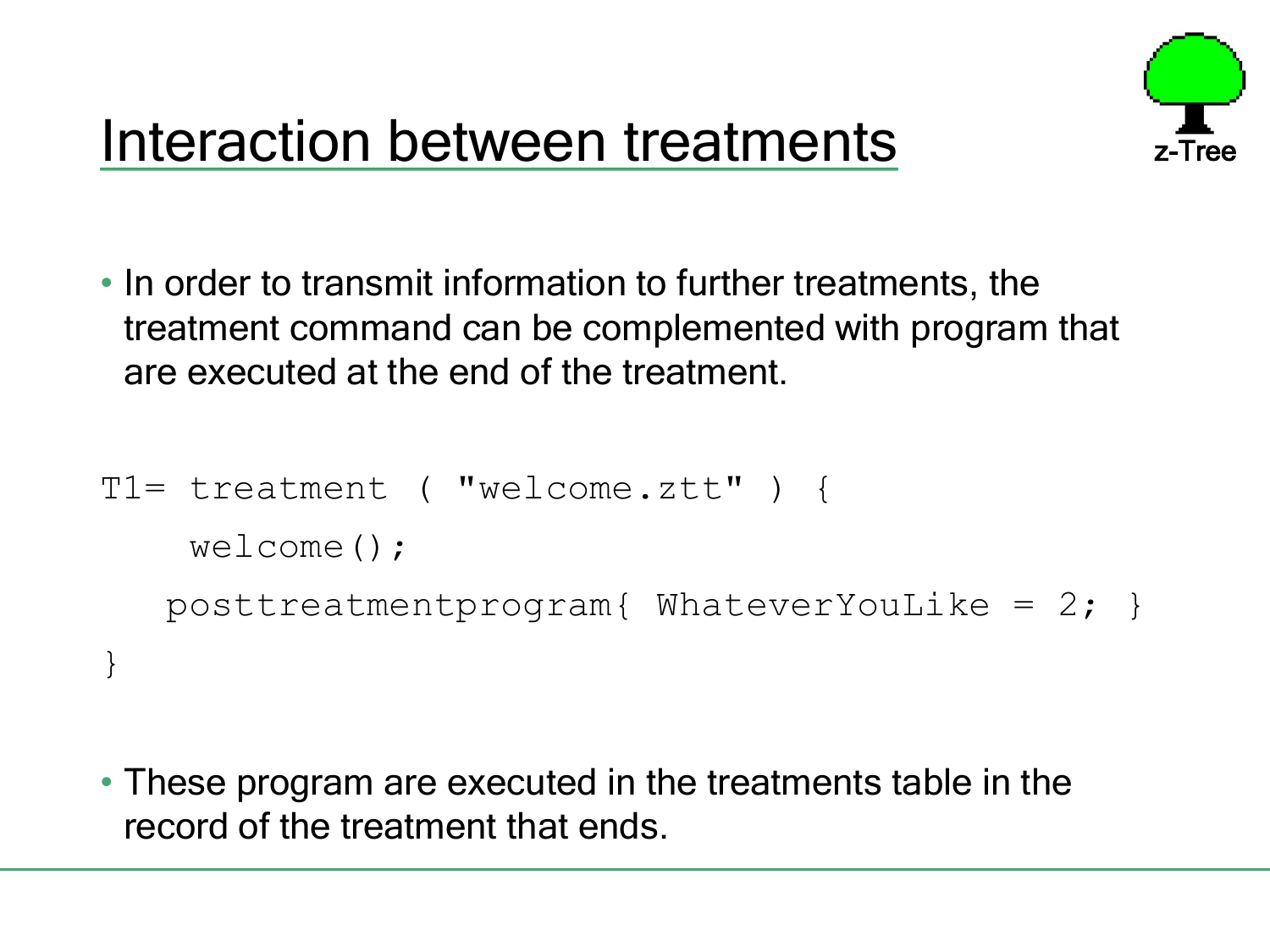

# Example: Conditional follow up

- What you want to do after a dropout might be depend on the reason of the dropout.
- So you might want to reschedule a subject into different further treatment.
- In order to transmit information to the next treatment, you can use donowintreatment:
- In the dropout treatment

```
if (subjectsfault ) {
```

```
T1 = treatment("dropout mo payment.ztq")
```
afterend( treatments.find( same( TreatmentNumber ), TreatmentID));

```
donowintreatment{
```

```
MyClient = : ClientNumber;
```

```
}
 select ( ClientNumber == : MyClient );
}
```
else….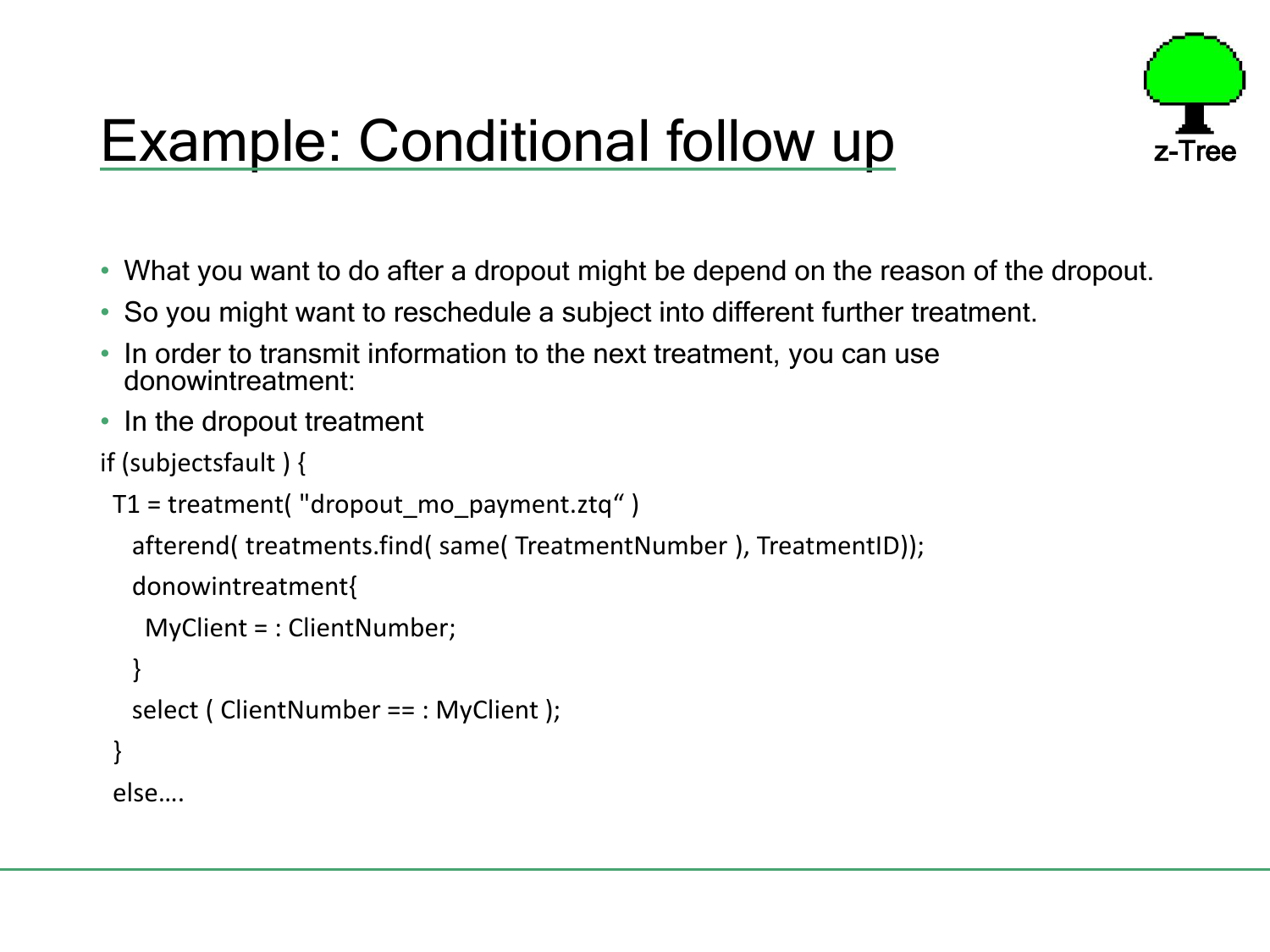

### When and where are expressions and program executed?

- X (now:local) = treatment( now:local ) {
- attime( now: local );
- afterstart( now:local );
- afterend( now:local );
- when( scheduling: treatments table);
- if (scheduling: treatments table);
- donowintreatment(now: local + new treatments record)
- preselectionprogram{ scheduling: treatments table}
- select(scheduling: session table) sortby(scheduling: session table);
- posttreatmentprogram{ finish: treatments table }
- $\bullet$
- Some specifications are evaluated when and where the specification is made (now:local).
- Other specifications are evaluated later...
	- …when an attempt to schedule is made (later)
	- …when the sheduled treatment finished (finish)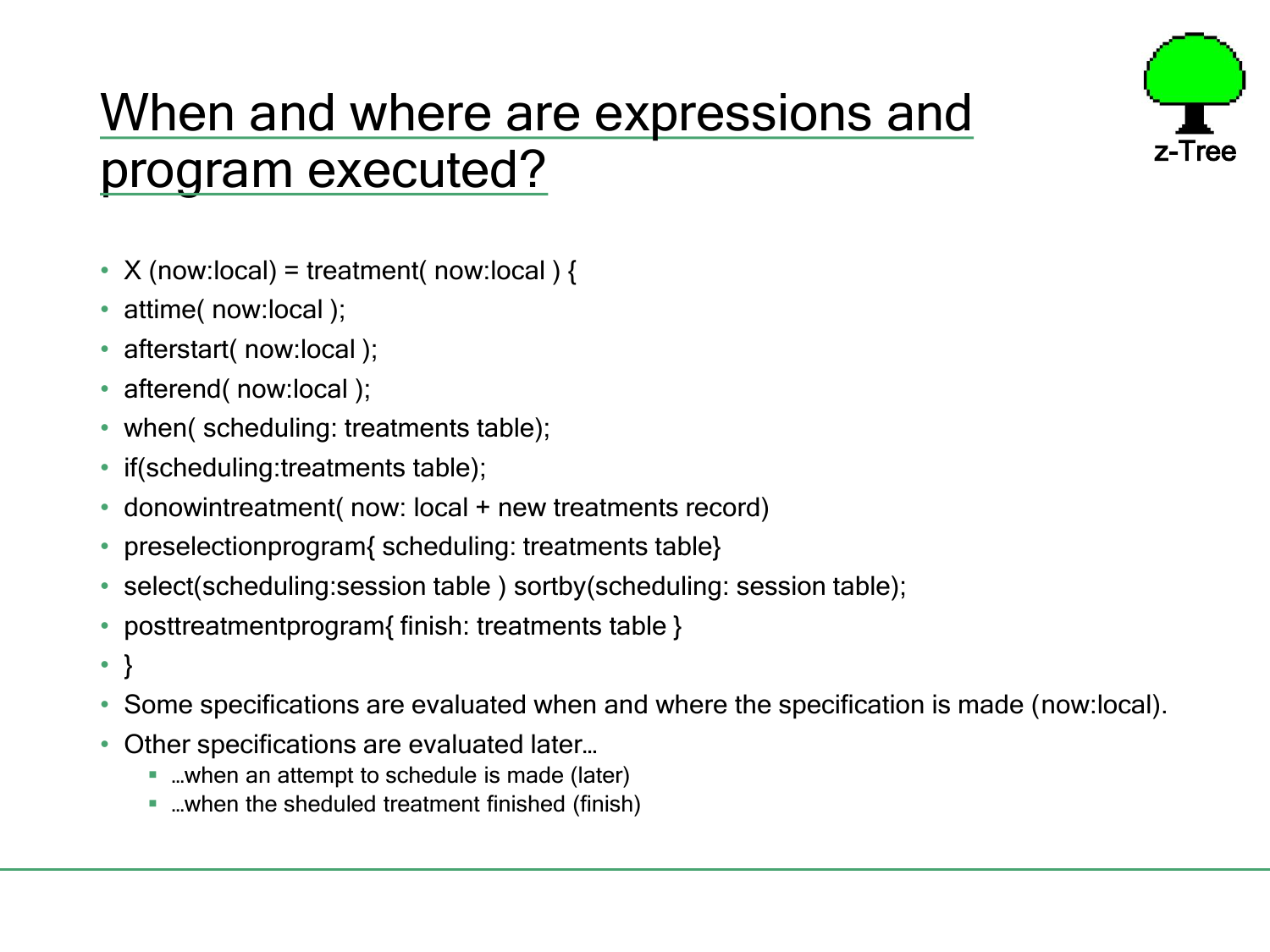

### Further changes **Further changes**

- New tables
- New variable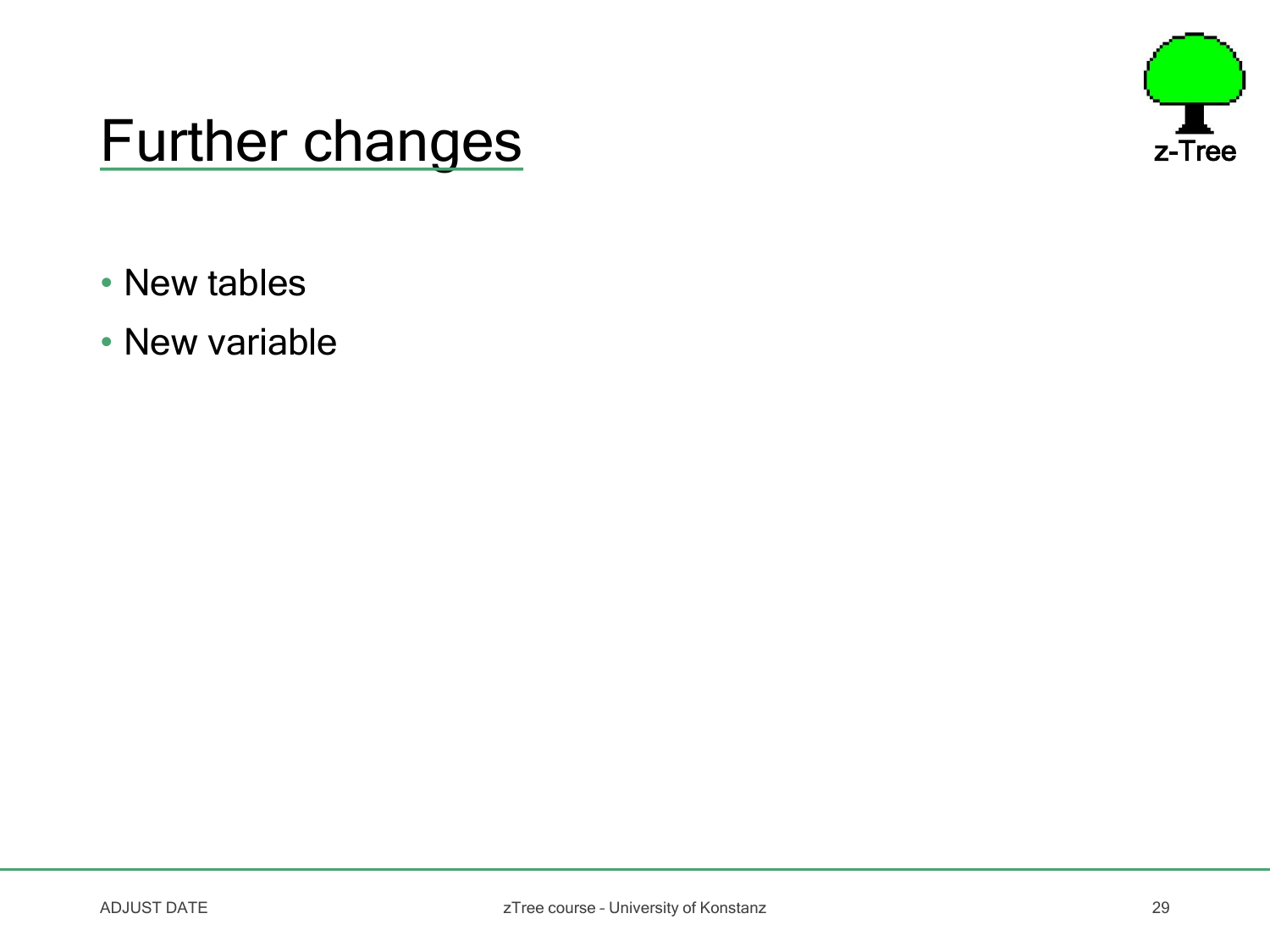### New tables

- treatments: scheduling information
- clients: information about the clients (replaces session table; session is automatically renamed to clients)
- participations: which client participated in which periods of which treatment (documents dropout): ParticipationID, ClientNumber, Subject, TreatmentNumber, StartInPeriod, FinishedPerid (in questionnaire 0/1)
- sessionglobals: a table with lifetime session and exactly one record
- Questionnaire has access to the following tables: clients (default), sessionglobals, treatments, participations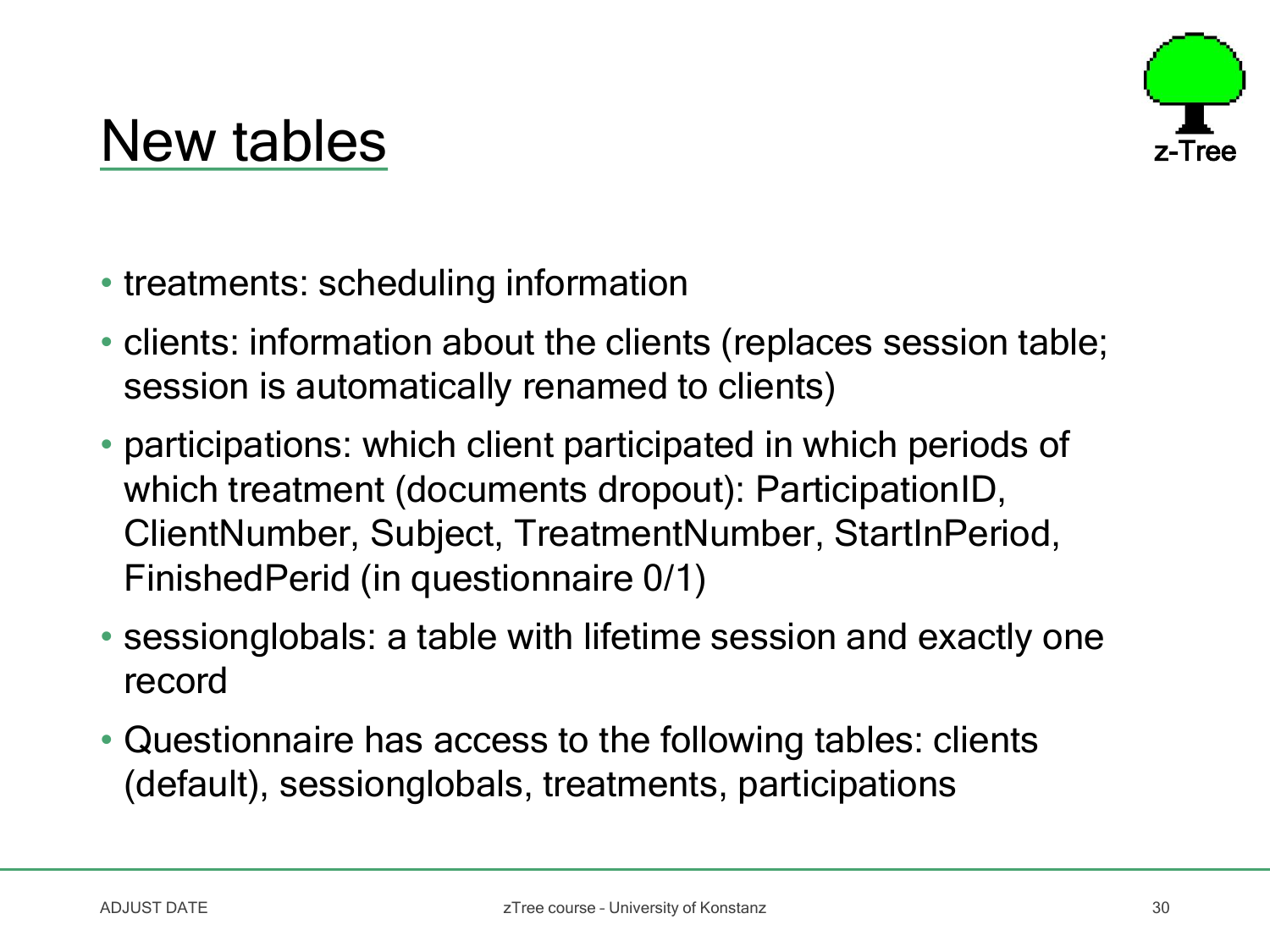

### New info in Tables

- State and remaining time can be accessed in the clients table.
- ClientNumber in subjects table
- TreatmentID in globals table
- globals variable Repetition (1,2,…) set if you use RepeatTreatment
- added checks that ensure that system variables are not modified.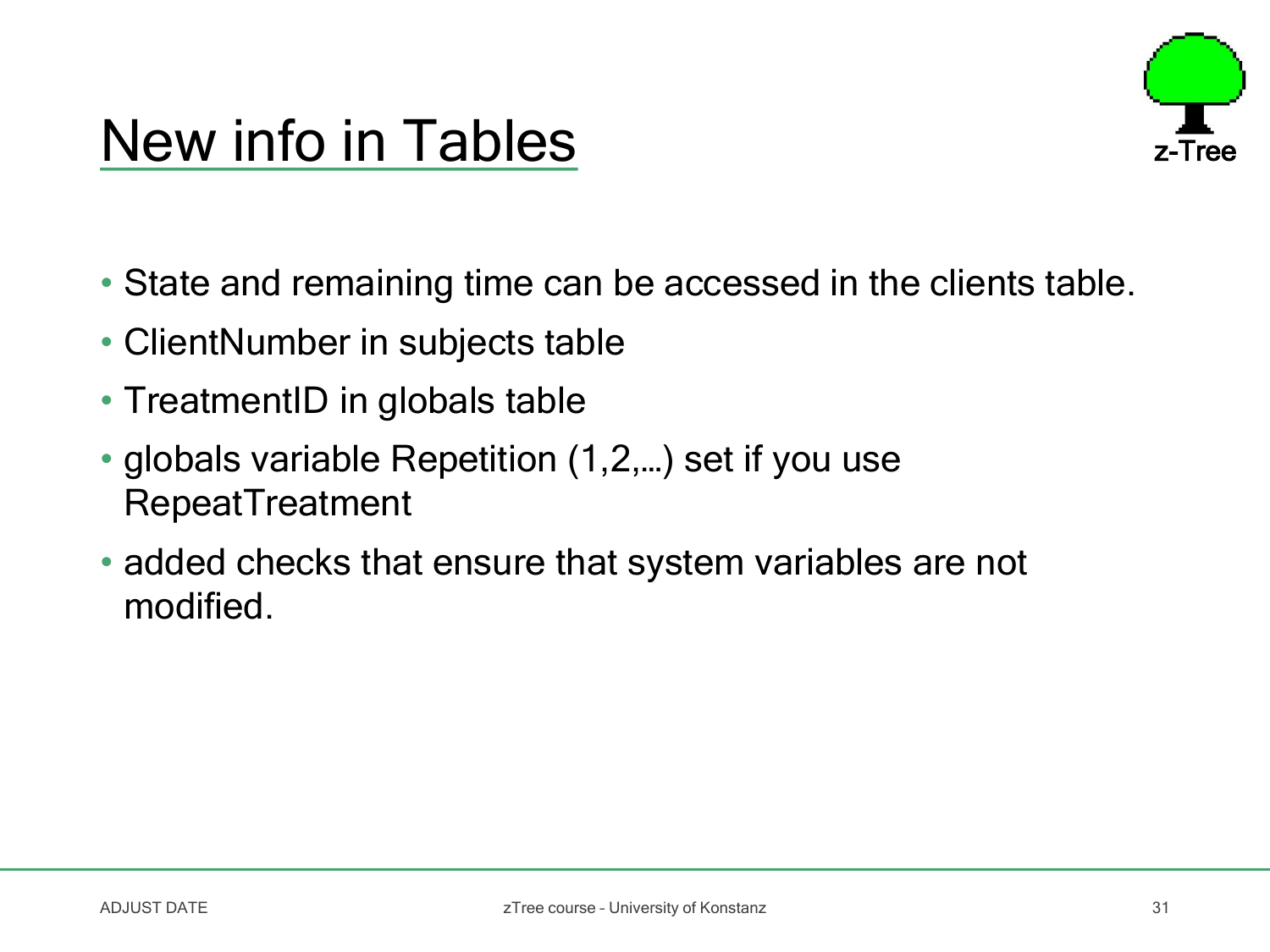### Data storage

- Backup file name ( $@123$ .ztt) more informative
- Questionnaires…
	- output is also stored in xls file, and "Separate Table..." automatically creates a table with all the questions.
	- Address form is displayed whenever a field (first name … email) is nonempty.
	- Address info is appended to the address file if there are multiple address screens.
	- Subjects are individually ready when they have finished the questionnaire.
	- Added special Payment File; sorted by name and without clientID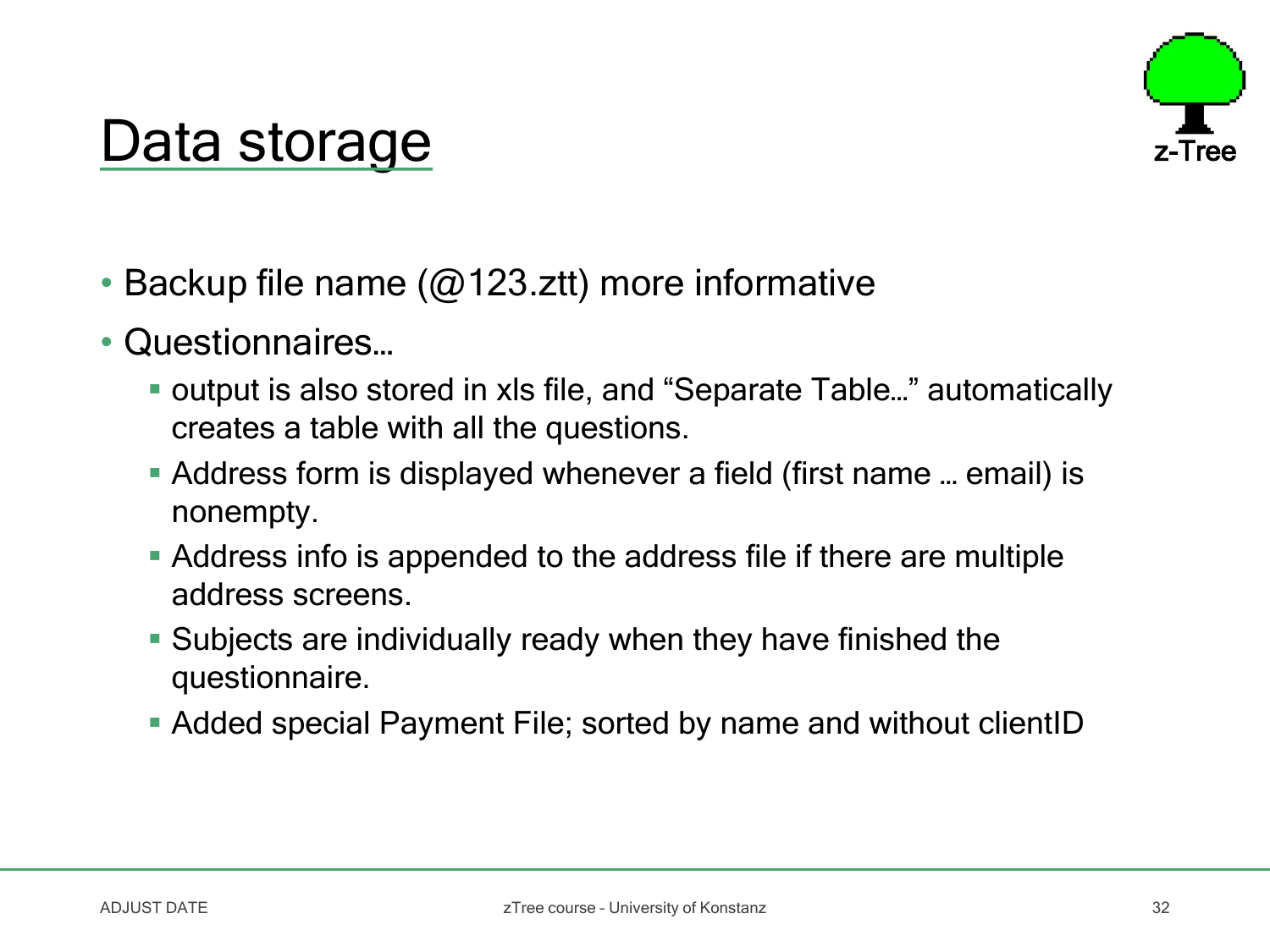

### **Smaller improvements**

- Leave Stage from menu leaves the stages that are relevant when you invoke the command. When the program continues, then the stages that are now reached will not be affected by this command.
- Option /tablefontsize for server. It is useful for high resolution screens.
- Command line option treatmentdir.
- "/tree" removed in treatment menu
- "Open…"dialog allows selecting multiple treatments and questionnaires.
- Utility to "Rename Table". Click on the table and choose the command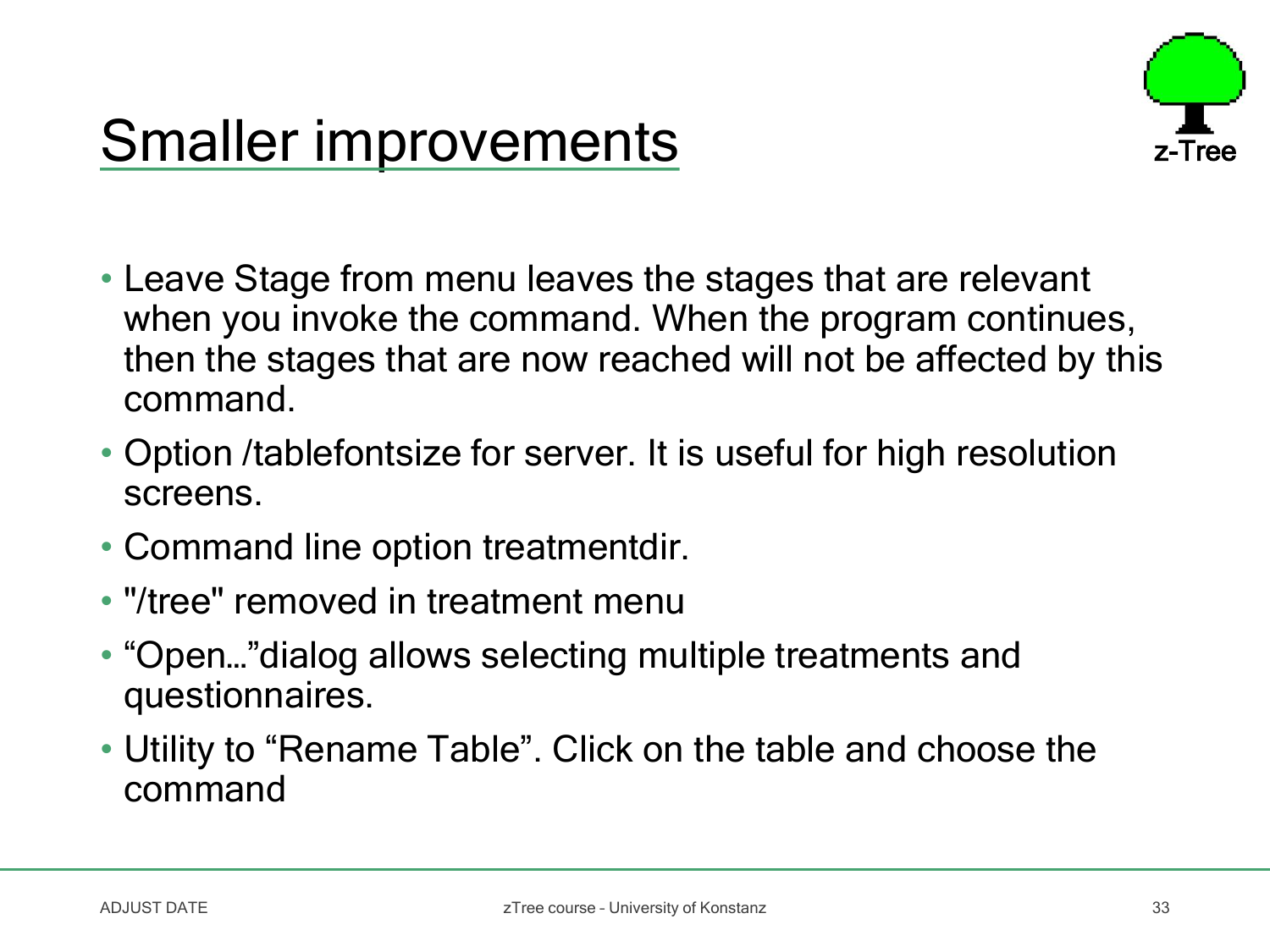### Better Restore procedure



- "Reload database" renamed to "Restore session"
- restore brings clients at situation when z-Tree was left, not only at the beginnig of the period.
- Gamesafe stores all database changes. It is easier to use now.
- New Command "Save All Tables"
- No more menu "Replay Leaf From GameSafe" (no longer necessary)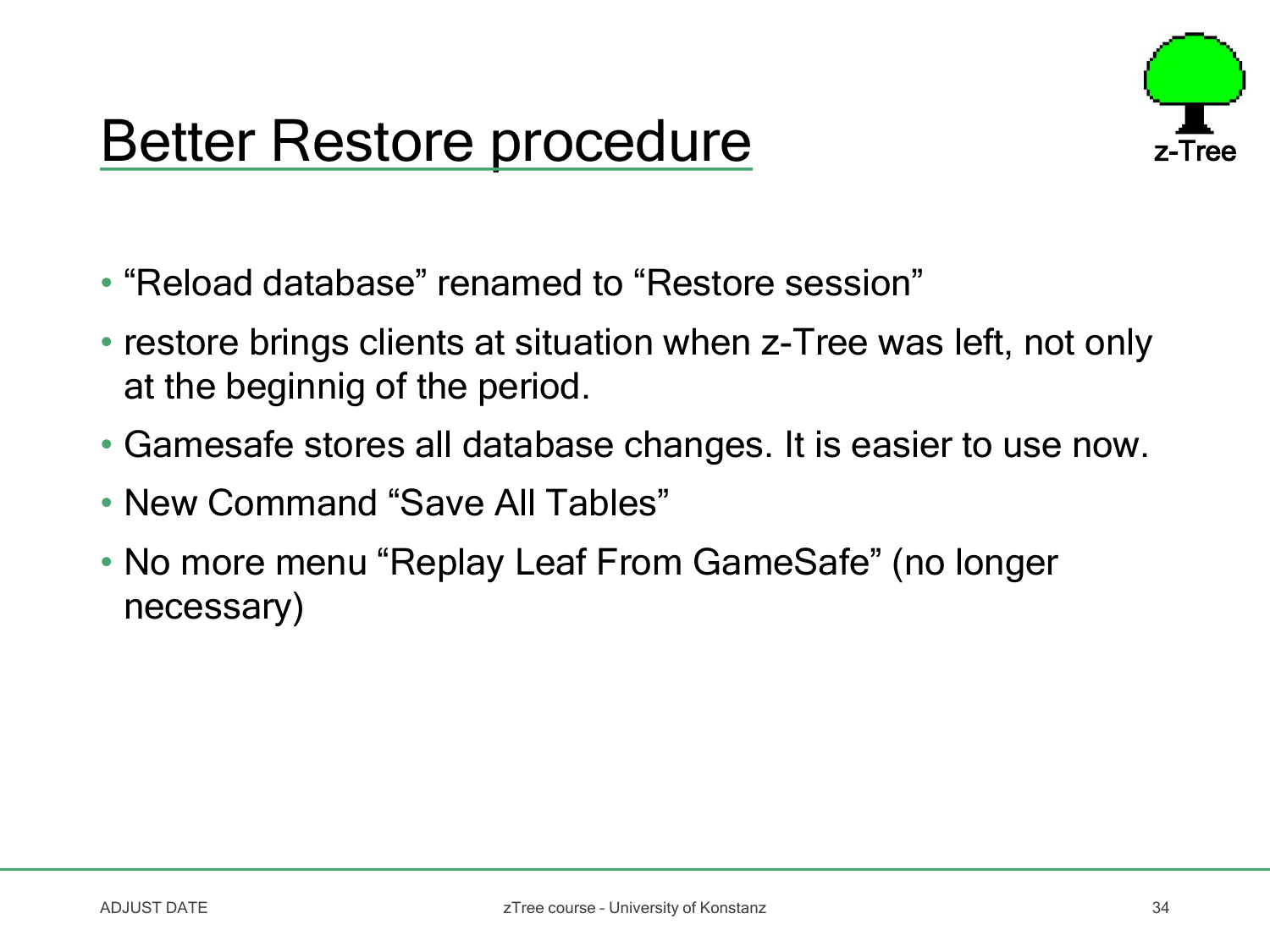

### Changes in Tools **Exercise 2-Tree**

- Separate tables makes also a questionnaires file
- "Join questionnaires file…" replaces "Join \*.sbj file…"
- Removed "Transpose \*.sbj file…"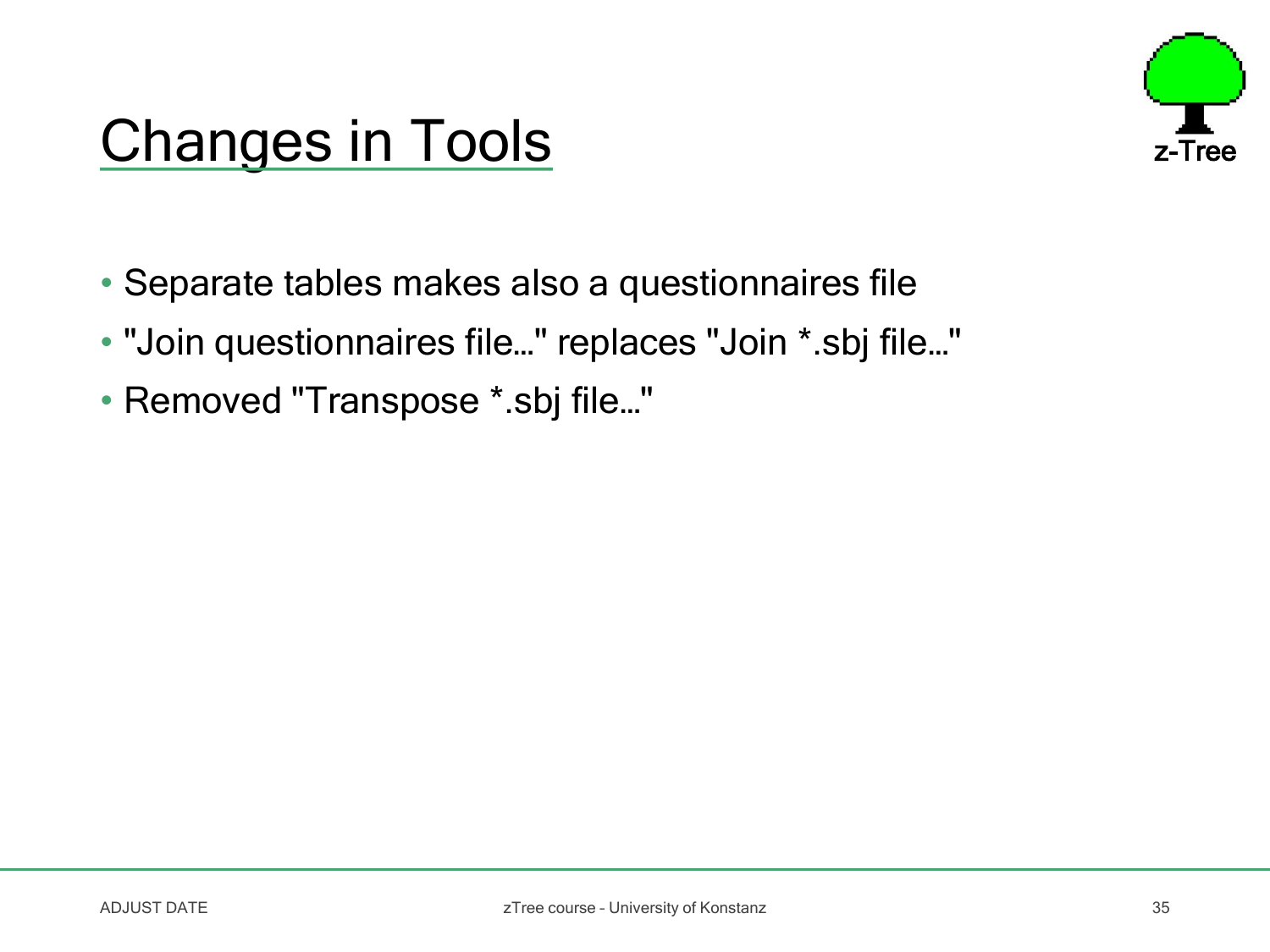

# Appendix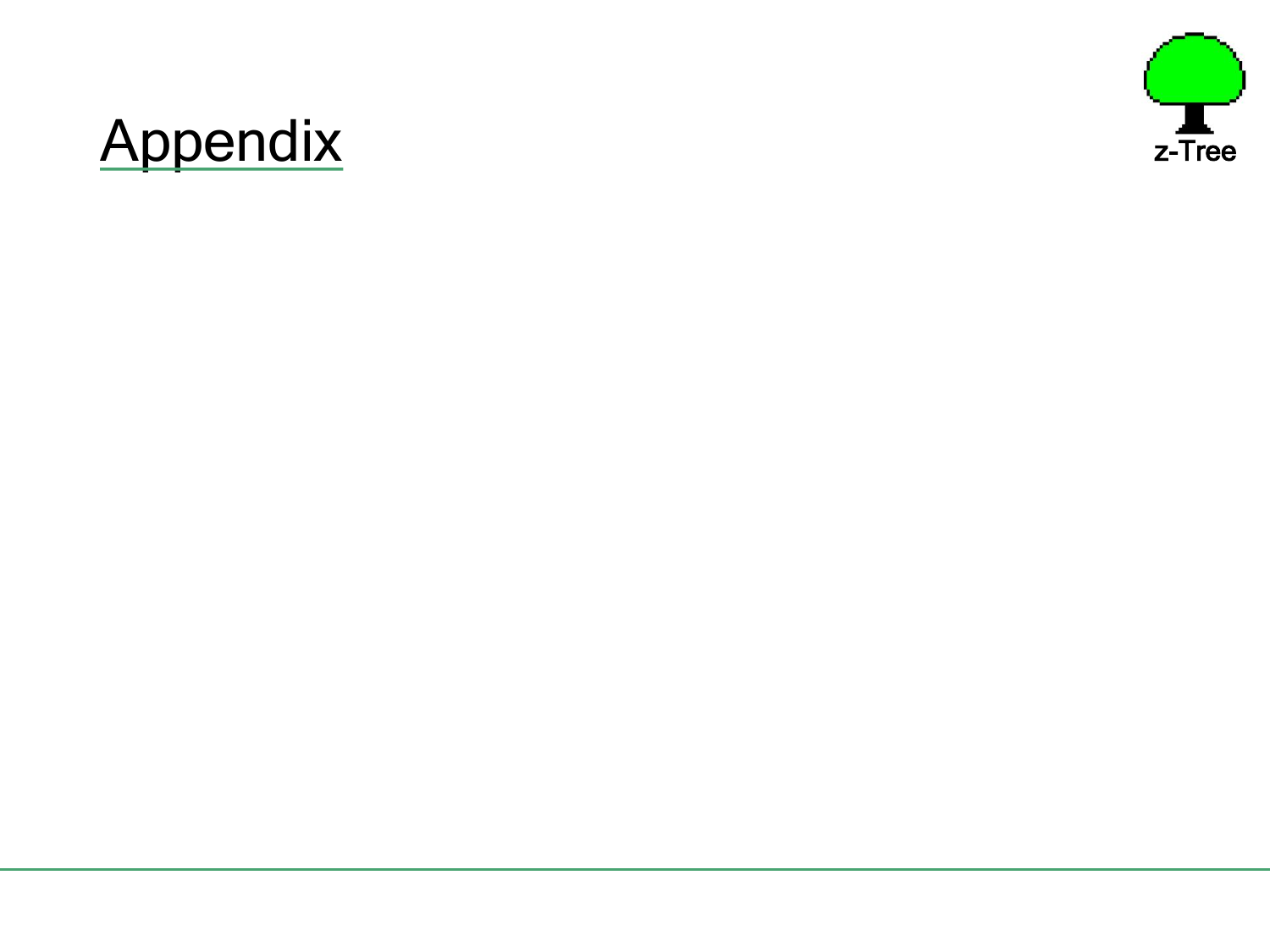## Output files



- Files
- DATE\_sessioninfo.txt: dirs & session name; written at the beginning
- DATE clients.txt: client list + address info; regularly replaced
- @lastclt.txt: File that is stored with store client order.
- DATE\_scheduler.gsfs: scheduler info, binary;
- DATE\_treatments.gsft: binary of treatments table; regularly replaced
- \*123.ztt: treatments; added when started
- DATF xls //
- DATE.gsf // DBReplace and DBModify messages
- DATA.pay:
- DATA\_combo.pay:
- DATA.adr: